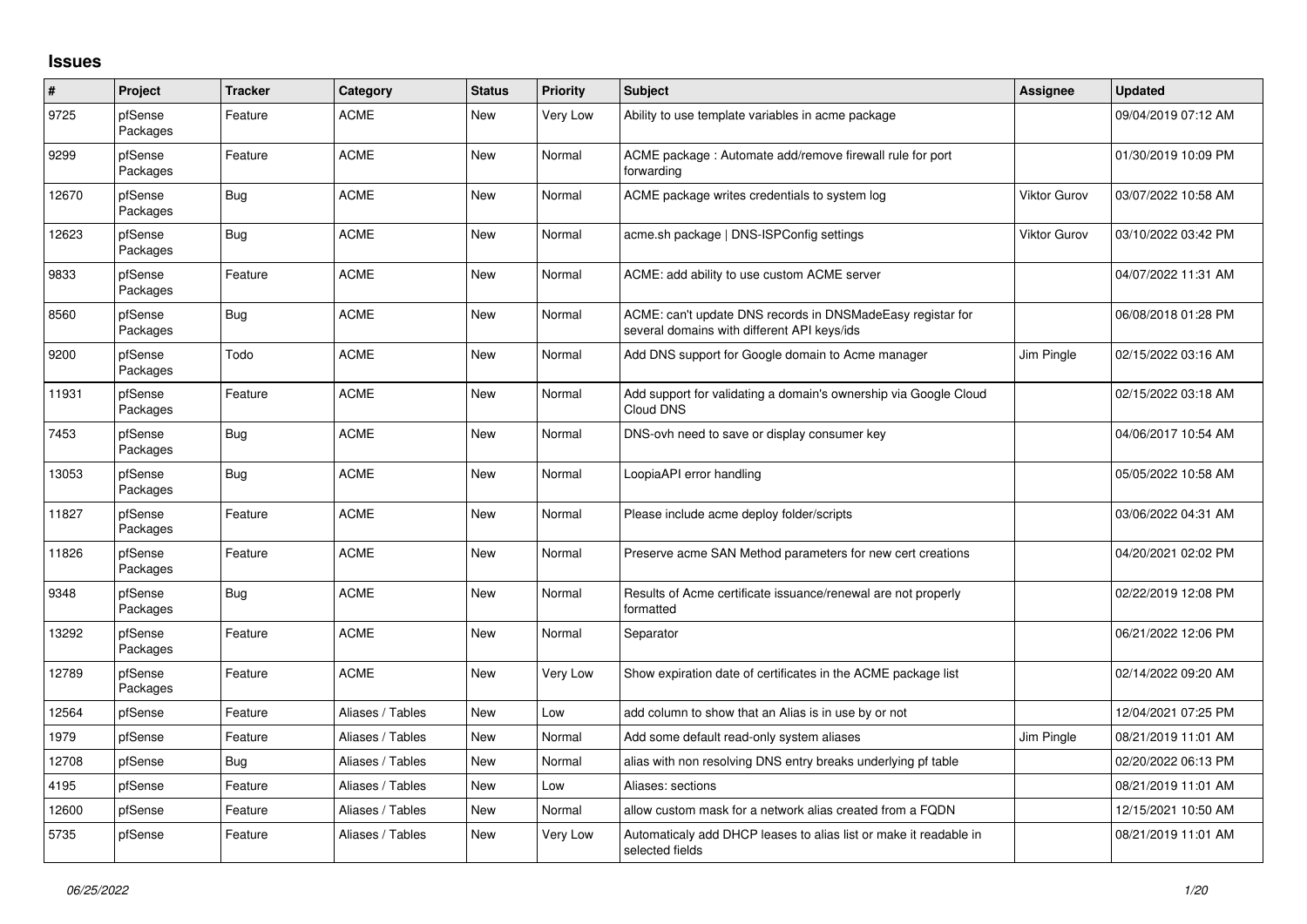| #     | Project             | <b>Tracker</b> | Category         | <b>Status</b> | <b>Priority</b> | Subject                                                                                                       | Assignee              | <b>Updated</b>      |
|-------|---------------------|----------------|------------------|---------------|-----------------|---------------------------------------------------------------------------------------------------------------|-----------------------|---------------------|
| 13068 | pfSense             | <b>Bug</b>     | Aliases / Tables | New           | Normal          | Error loading rules when URL Table IPs content is empty                                                       |                       | 04/17/2022 09:07 PM |
| 10290 | pfSense             | Feature        | Aliases / Tables | New           | Very Low        | Firewall Aliases Add button on top of list                                                                    |                       | 07/10/2021 01:03 PM |
| 13282 | pfSense Plus        | <b>Bug</b>     | Aliases / Tables | New           | Normal          | FQDN Aliases Break if an Invalid Domain is Present in the Chain                                               | Reid<br>Linnemann     | 06/18/2022 03:12 PM |
| 7665  | pfSense             | Bug            | Aliases / Tables | <b>New</b>    | Normal          | Host range validation for Aliases is not strict enough                                                        |                       | 08/21/2019 11:01 AM |
| 10918 | pfSense             | Feature        | Aliases / Tables | New           | Low             | IP Aliases de-duplication                                                                                     |                       | 12/13/2020 11:37 PM |
| 3387  | pfSense             | Feature        | Aliases / Tables | New           | Normal          | process alias urltable Frequency                                                                              |                       | 08/21/2019 11:01 AM |
| 10845 | pfSense<br>Packages | Bug            | apcupsd          | <b>New</b>    | Normal          | apcupsd doesn't stop when not enabled                                                                         |                       | 08/24/2020 10:16 AM |
| 11898 | pfSense<br>Packages | <b>Bug</b>     | apcupsd          | New           | Normal          | PHP error from apcupsd dashboard widget                                                                       |                       | 05/07/2021 09:12 AM |
| 11375 | pfSense<br>Packages | <b>Bug</b>     | apcupsd          | New           | Normal          | UPS Type <blank> for USB APC</blank>                                                                          |                       | 02/26/2021 11:10 AM |
| 8454  | pfSense<br>Packages | Bug            | arpwatch         | <b>New</b>    | Very Low        | Arpwatch package break email notifications from other sources                                                 |                       | 06/23/2022 07:49 PM |
| 12812 | pfSense<br>Packages | Feature        | arpwatch         | New           | Normal          | Would it be helpful if the FreeBSD net-mgmt/arpwatch port had an<br>option to use mail/dma for mail delivery? |                       | 02/16/2022 06:09 PM |
| 12546 | pfSense Plus        | Feature        | Authentication   | <b>New</b>    | Normal          | Add 2FA Support to pfSense Plus Local Database Authentication                                                 |                       | 05/20/2022 11:40 AM |
| 4098  | pfSense             | Feature        | Authentication   | <b>New</b>    | Normal          | Add option to force a password change on login                                                                |                       | 08/21/2019 10:31 AM |
| 9222  | pfSense             | Feature        | Authentication   | New           | Normal          | Add sshguard log when release an IP                                                                           |                       | 08/14/2019 01:00 PM |
| 13260 | pfSense             | Feature        | Authentication   | <b>New</b>    | Normal          | Add support for OpenVPN static-challenge                                                                      |                       | 06/09/2022 02:04 PM |
| 5825  | pfSense             | Feature        | Authentication   | New           | Normal          | Allow EAP-RADIUS for authentication servers                                                                   |                       | 08/21/2019 10:32 AM |
| 10843 | pfSense             | Feature        | Authentication   | <b>New</b>    | Normal          | Allow user manager settings to specify multiple authentication servers                                        |                       | 01/13/2022 07:22 AM |
| 10765 | pfSense             | <b>Bug</b>     | Authentication   | <b>New</b>    | Normal          | Ampersands in Idap extended query are escaped twice                                                           |                       | 09/02/2020 07:55 AM |
| 8694  | pfSense             | Feature        | Authentication   | New           | Very Low        | Client CA Auth for PFSense WebGui                                                                             |                       | 08/21/2019 09:25 AM |
| 12863 | pfSense             | Feature        | Authentication   | <b>New</b>    | Very Low        | dynamically tune sha512crypt rounds                                                                           | Jim Pingle            | 03/19/2022 12:53 PM |
| 12519 | pfSense             | Bug            | Authentication   | New           | Normal          | Fail authentication using special character in password via the LDAP<br>connector                             |                       | 11/12/2021 07:39 AM |
| 11626 | pfSense Plus        | <b>Bug</b>     | Authentication   | <b>New</b>    | Normal          | Google LDAP connection failed due to lack of SNI for TLS 1.3                                                  | Luiz Souza            | 05/19/2022 08:09 AM |
| 12726 | pfSense             | Bug            | Authentication   | New           | Normal          | LDAP select container button auto populate                                                                    |                       | 01/25/2022 01:48 PM |
| 12283 | pfSense             | Bug            | Authentication   | New           | Normal          | LDAP/RADIUS authentication servers configuration does not allow<br>source IP address to be specified          |                       | 08/20/2021 01:15 AM |
| 12715 | pfSense             | <b>Bug</b>     | Authentication   | New           | Normal          | Long system startup time when LDAP is configured and unavailable<br>during startup.                           | Christian<br>McDonald | 01/24/2022 05:50 AM |
| 12095 | pfSense             | <b>Bug</b>     | Authentication   | New           | Normal          | Memory leak in pcscd                                                                                          |                       | 06/01/2022 01:01 PM |
| 6742  | pfSense             | Feature        | Authentication   | New           | Normal          | OAuth2 authentication for OpenVPN (and for FreeRadius)                                                        | Jim Thompson          | 10/19/2020 09:19 AM |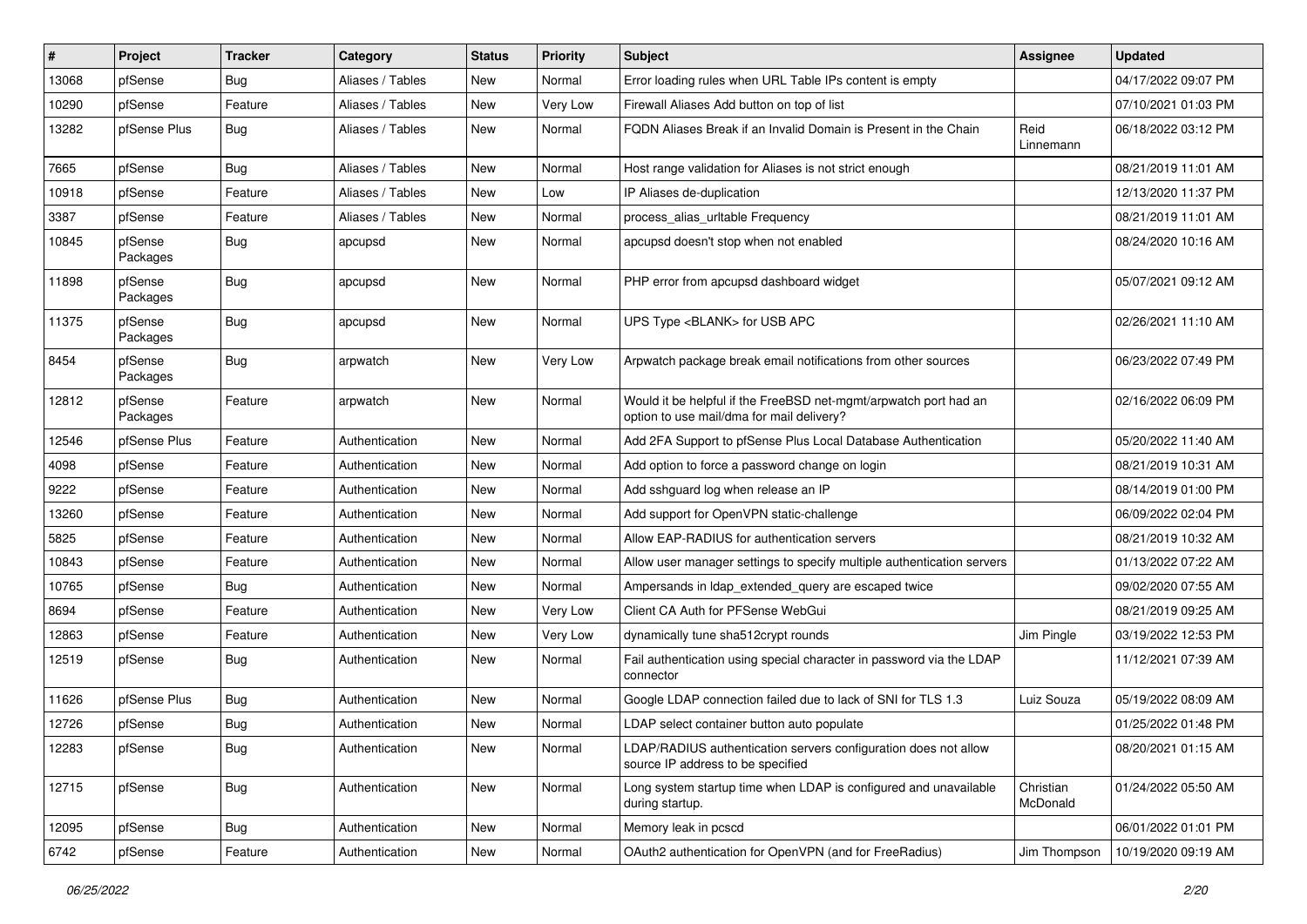| $\pmb{\sharp}$ | Project             | <b>Tracker</b> | Category         | <b>Status</b> | <b>Priority</b> | Subject                                                                                                                             | <b>Assignee</b> | <b>Updated</b>      |
|----------------|---------------------|----------------|------------------|---------------|-----------------|-------------------------------------------------------------------------------------------------------------------------------------|-----------------|---------------------|
| 9165           | pfSense             | Feature        | Authentication   | New           | Normal          | only IPs can be added to sshguard whitelist                                                                                         |                 | 04/21/2022 12:39 PM |
| 9937           | pfSense             | Feature        | Authentication   | New           | Normal          | OpenVPN Login User Privilege                                                                                                        |                 | 11/29/2019 08:46 AM |
| 8087           | pfSense             | Bug            | Authentication   | New           | Normal          | Provide Calling-Station-ID to RADIUS backed VPN connections                                                                         |                 | 06/06/2020 05:36 AM |
| 10352          | pfSense             | <b>Bug</b>     | Authentication   | New           | Very Low        | RADIUS authentication fails with MSCHAPv1 or MSCHAPv2 when<br>passwords contain international characters                            |                 | 06/20/2022 04:04 PM |
| 5652           | pfSense             | Bug            | Authentication   | New           | Normal          | Radius IETF Class Group Assignment - Incorrect Standard                                                                             |                 | 08/13/2019 01:39 PM |
| 12091          | pfSense             | Feature        | Authentication   | New           | Normal          | RFE: Add support for sssd authentication                                                                                            |                 | 12/10/2021 04:55 PM |
| 11920          | pfSense Plus        | Feature        | Authentication   | New           | Normal          | SAML Authentication for pfSense (VPN and webConfigurator)                                                                           |                 | 05/14/2021 12:56 AM |
| 9288           | pfSense             | Feature        | Authentication   | New           | Normal          | SSHGuard add pfSense signature in standard                                                                                          |                 | 08/14/2019 01:19 PM |
| 4242           | pfSense             | Feature        | Authentication   | New           | Normal          | Two Factor or OTP Authentication for Admin Interface                                                                                |                 | 01/04/2022 12:07 PM |
| 12458          | pfSense             | Feature        | Authentication   | New           | Normal          | Use "unixHomeDirectory" instead of "homeDirectory" when LDAP<br>authentication server is Active Directory                           |                 | 10/15/2021 08:18 AM |
| 8775           | pfSense             | Feature        | Authentication   | New           | Very Low        | Use SRV record for LDAP Authentication                                                                                              |                 | 05/06/2020 07:49 AM |
| 11266          | pfSense<br>Packages | Feature        | AutoConfigBackup | New           | Very Low        | Give an option to list restore point in "reverse" order/latest at the top.                                                          |                 | 01/19/2021 06:58 PM |
| 12329          | pfSense<br>Packages | Feature        | Avahi            | <b>New</b>    | Normal          | Add optional floating firewall rules for IPv4 and IPv6                                                                              |                 | 02/09/2022 04:43 PM |
| 12767          | pfSense<br>Packages | <b>Bug</b>     | Avahi            | New           | Normal          | `Package radavahi-daemon does does not exist in current pfSense<br>version and it has been removed"" message on pfSense 2.7 restore |                 | 02/07/2022 11:28 AM |
| 9495           | pfSense<br>Packages | <b>Bug</b>     | AWS VPC          | New           | Normal          | AWS VPC VPN wizard produces incorrect config (SHA256 should be<br>SHA1)                                                             |                 | 08/19/2019 02:45 PM |
| 9497           | pfSense<br>Packages | <b>Bug</b>     | AWS VPC          | New           | Normal          | AWS VPN Wizard: WebGUI times out.                                                                                                   |                 | 11/13/2019 10:07 AM |
| 13039          | pfSense<br>Packages | Feature        | AWS VPC          | New           | Normal          | Handle transit gateway VPNs in the AWS VPN wizard                                                                                   |                 | 04/11/2022 07:31 AM |
| 13289          | pfSense             | <b>Bug</b>     | Backup / Restore | New           | Low             | Attempting to restore a 0 byte "config.xml" prints an error that the file<br>cannot be read                                         |                 | 06/20/2022 10:46 AM |
| 7757           | pfSense             | Bug            | Backup / Restore | New           | Normal          | Auto Config Backup fails to upload unless Default Gateway is up                                                                     |                 | 08/16/2019 12:47 PM |
| 12553          | pfSense             | Feature        | Backup / Restore | New           | Normal          | Auto Config Backup: Allow selecting multiple backups for deletion                                                                   |                 | 02/22/2022 04:27 AM |
| 7688           | pfSense             | Feature        | Backup / Restore | New           | Low             | AutoConfigBackup - Info Icon - username only                                                                                        |                 | 10/22/2017 10:46 AM |
| 9775           | pfSense             | Feature        | Backup / Restore | New           | Normal          | AutoConfigBackup - Rolling per day/hour cap on changes, retention<br>policy                                                         |                 | 09/20/2019 09:19 AM |
| 4681           | pfSense             | Feature        | Backup / Restore | New           | Normal          | AutoConfigBackup make a way to easily download a saved backup                                                                       |                 | 08/16/2019 12:46 PM |
| 6608           | pfSense             | Feature        | Backup / Restore | New           | Low             | backup and restore dhcp                                                                                                             |                 | 07/13/2016 04:09 PM |
| 11110          | pfSense             | <b>Bug</b>     | Backup / Restore | New           | Normal          | Backup file should be checked before restoring a specific area                                                                      |                 | 12/05/2020 02:50 PM |
| 286            | pfSense             | Feature        | Backup / Restore | New           | Normal          | Backup/restore users individually                                                                                                   |                 | 01/09/2021 03:48 PM |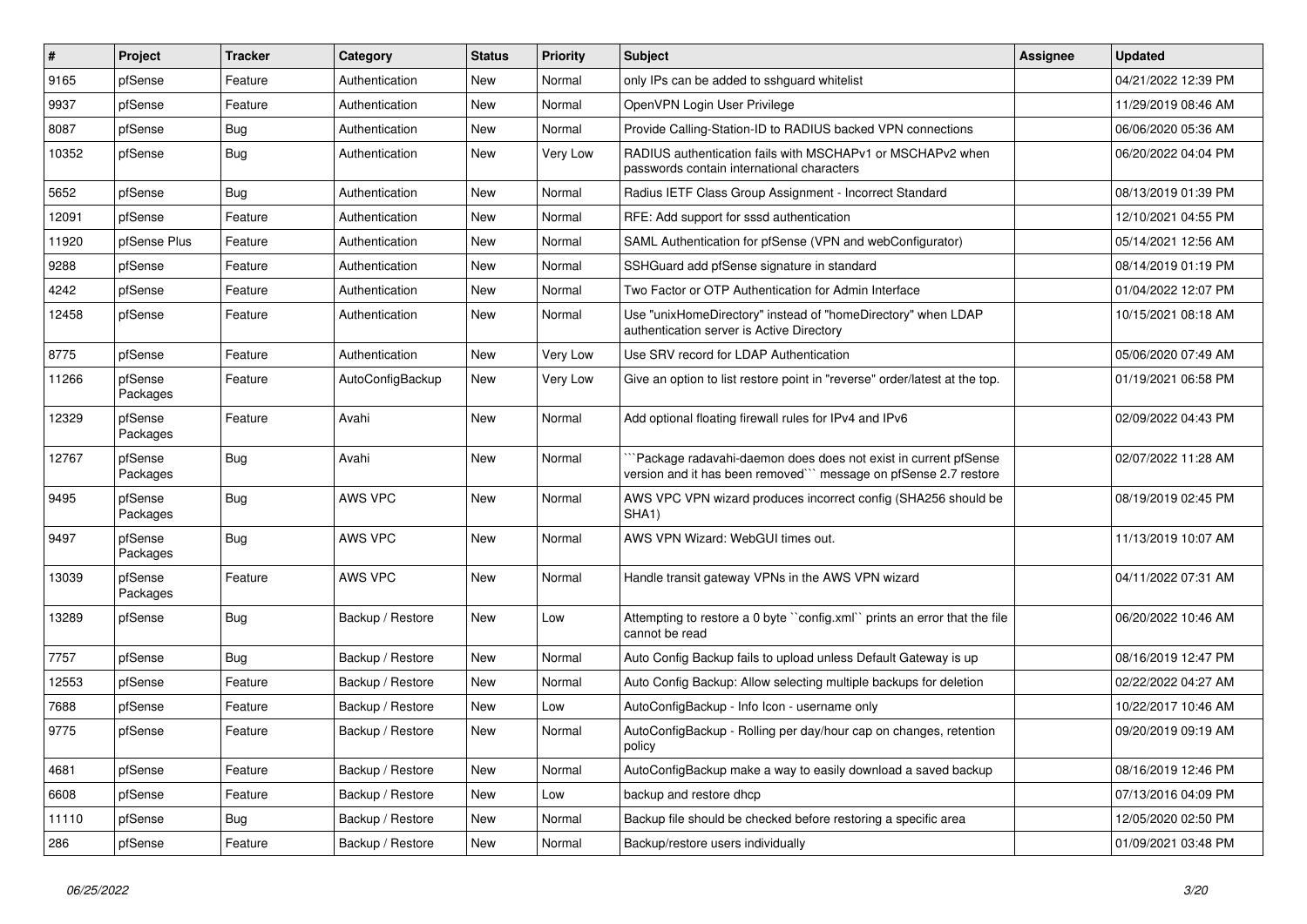| $\vert$ # | Project             | <b>Tracker</b> | Category              | <b>Status</b> | <b>Priority</b> | Subject                                                                                 | Assignee          | <b>Updated</b>      |
|-----------|---------------------|----------------|-----------------------|---------------|-----------------|-----------------------------------------------------------------------------------------|-------------------|---------------------|
| 12249     | pfSense             | Bug            | Backup / Restore      | New           | Normal          | HAProxy causing failed ACB backups                                                      |                   | 11/15/2021 11:58 PM |
| 1367      | pfSense             | Feature        | Backup / Restore      | <b>New</b>    | Normal          | Input validation on partial config restores                                             |                   | 03/21/2011 01:16 AM |
| 3696      | pfSense             | Feature        | Backup / Restore      | New           | Normal          | Multiple items backup/restore                                                           |                   | 06/06/2014 02:33 PM |
| 3697      | pfSense             | Feature        | Backup / Restore      | New           | Normal          | New backup/restore area: Certificates                                                   |                   | 03/11/2017 11:30 AM |
| 12774     | pfSense             | <b>Bug</b>     | Backup / Restore      | New           | Normal          | Picture widget image is not saved in backup                                             |                   | 04/04/2022 04:48 AM |
| 1738      | pfSense             | <b>Bug</b>     | Backup / Restore      | New           | Very Low        | Restore fails when username in backup is not matching                                   |                   | 12/11/2021 07:51 PM |
| 8076      | pfSense             | <b>Bug</b>     | Backup / Restore      | New           | Normal          | User can easily apply an unusable interface configuration after restore                 |                   | 08/14/2019 10:52 AM |
| 11563     | pfSense<br>Packages | <b>Bug</b>     | <b>BIND</b>           | New           | High            | BIND GUI writes TXT records > 255 characters                                            |                   | 02/27/2021 07:11 AM |
| 11634     | pfSense<br>Packages | Regression     | <b>BIND</b>           | <b>New</b>    | Normal          | bind hangs when pfsense is reconnecting as an openypn client to a<br>TUN openvpn server |                   | 03/14/2021 07:23 AM |
| 8197      | pfSense<br>Packages | Bug            | <b>BIND</b>           | New           | Normal          | BIND UI fails to properly update zone with inline DNSSEC signing<br>enabled             |                   | 02/18/2019 05:23 PM |
| 11074     | pfSense<br>Packages | Bug            | <b>BIND</b>           | <b>New</b>    | Low             | bind Zone Settings Zones, Save button opens "Confirmation required<br>to save changes"  |                   | 11/16/2020 11:08 AM |
| 10760     | pfSense<br>Packages | <b>Bug</b>     | <b>BIND</b>           | New           | High            | pfSense BIND 9.14.12 server terminates due to assertion failure                         |                   | 07/11/2020 04:53 PM |
| 10693     | pfSense<br>Packages | Bug            | <b>BIND</b>           | New           | Normal          | pfSense Bind Zone Editor UI does not update zone serial number<br>when a change is made |                   | 09/01/2021 12:51 AM |
| 8199      | pfSense<br>Packages | Feature        | <b>BIND</b>           | New           | Normal          | Support reordering and/or sort alphabetically across BIND package                       |                   | 12/12/2017 02:05 AM |
| 8146      | pfSense<br>Packages | Feature        | <b>BIND</b>           | New           | Normal          | Zone Domain Records more powerfull for BIND Zones                                       |                   | 08/13/2019 09:39 AM |
| 4472      | pfSense             | Feature        | Build / Release       | New           | Normal          | Cryptographically sign every (sub-)release                                              |                   | 08/13/2019 12:53 PM |
| 12782     | pfSense             | Todo           | Build / Release       | New           | Normal          | Disable compatibility flag                                                              | <b>Brad Davis</b> | 05/17/2022 02:33 PM |
| 1924      | pfSense             | Feature        | <b>Captive Portal</b> | New           | Normal          | Ability of CP's allowed IP addresses to use aliases                                     |                   | 07/26/2018 04:28 AM |
| 7971      | pfSense             | Feature        | <b>Captive Portal</b> | New           | Normal          | Allow import, export and synchronization of MACs under Captive<br>Portal service        |                   | 10/19/2017 04:56 AM |
| 6956      | pfSense             | Feature        | <b>Captive Portal</b> | <b>New</b>    | Normal          | Allow more control over concurrent logins                                               |                   | 11/23/2016 12:01 PM |
| 3053      | pfSense             | Feature        | <b>Captive Portal</b> | New           | Normal          | Automatically add DHCP static addresses to CP passthru-mac                              |                   | 06/21/2013 11:54 AM |
| 11189     | pfSense             | Feature        | <b>Captive Portal</b> | New           | Normal          | Captive Portal - Tarpit option                                                          |                   | 12/23/2020 06:44 PM |
| 9970      | pfSense             | Feature        | <b>Captive Portal</b> | New           | Low             | Captive Portal and SAML2 Integration                                                    | Mauro Braggio     | 10/12/2020 07:39 AM |
| 1831      | pfSense             | Feature        | Captive Portal        | New           | Normal          | Captive portal IPv6 support                                                             | Reid<br>Linnemann | 05/25/2022 07:57 AM |
| 1675      | pfSense             | <b>Bug</b>     | <b>Captive Portal</b> | New           | Normal          | Captive portal logout problems with pop-up blockers.                                    | Jared Dillard     | 03/28/2016 01:37 PM |
| 2963      | pfSense             | Feature        | Captive Portal        | New           | Normal          | Captive Portal MAC authentication request                                               |                   | 08/22/2017 09:09 PM |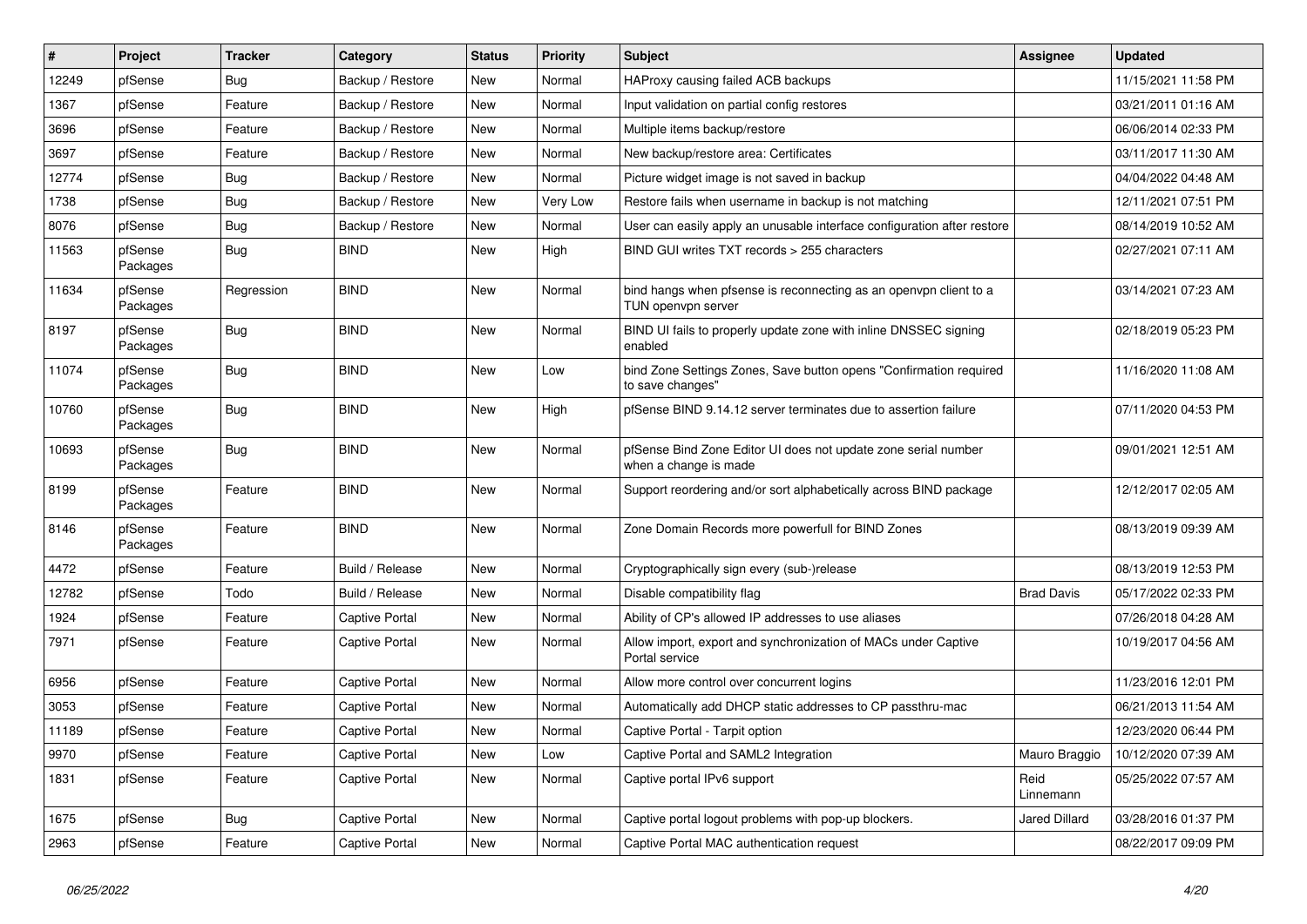| $\vert$ # | Project      | <b>Tracker</b> | Category              | <b>Status</b> | <b>Priority</b> | <b>Subject</b>                                                                              | Assignee     | <b>Updated</b>      |
|-----------|--------------|----------------|-----------------------|---------------|-----------------|---------------------------------------------------------------------------------------------|--------------|---------------------|
| 9627      | pfSense      | Feature        | <b>Captive Portal</b> | New           | Normal          | Captive Portal only shows authenticated users                                               |              | 08/14/2019 02:48 PM |
| 12357     | pfSense      | Bug            | <b>Captive Portal</b> | New           | Normal          | Captive Portal popup Logout button loads full login page in popup<br>when clicked           |              | 10/27/2021 12:10 PM |
| 4724      | pfSense      | Feature        | <b>Captive Portal</b> | <b>New</b>    | Low             | Captive Portal Status Add Client Hostname                                                   |              | 05/22/2015 08:38 AM |
| 2573      | pfSense      | Feature        | <b>Captive Portal</b> | <b>New</b>    | Normal          | Captive Portal support of RADIUS POD (Packet of Disconnect)                                 |              | 10/17/2016 03:14 AM |
| 2025      | pfSense      | Feature        | Captive Portal        | New           | Normal          | Captive Portal: Easy accessible Logout page instead of Logout<br>pop-up window              |              | 02/06/2016 04:59 AM |
| 2545      | pfSense      | Feature        | <b>Captive Portal</b> | <b>New</b>    | Low             | CaptivePortal: Custom "Re-authenticate every x minutes"                                     |              | 07/08/2012 05:21 PM |
| 12467     | pfSense      | <b>Bug</b>     | <b>Captive Portal</b> | New           | Normal          | CP error on client disconnect after reboot                                                  |              | 10/17/2021 05:35 AM |
| 13219     | pfSense      | Feature        | <b>Captive Portal</b> | New           | Very Low        | Enable/Disable single voucher roll                                                          |              | 05/26/2022 08:14 AM |
| 3377      | pfSense      | Feature        | <b>Captive Portal</b> | New           | Normal          | OAuth2 authentication in captive portal                                                     | Jim Thompson | 10/19/2020 09:13 AM |
| 12730     | pfSense      | <b>Bug</b>     | <b>Captive Portal</b> | New           | Normal          | RADIUS accounting does not work if WAN is down                                              |              | 01/26/2022 05:13 AM |
| 385       | pfSense      | Feature        | <b>Captive Portal</b> | <b>New</b>    | Normal          | Reverse captive portal                                                                      |              | 08/13/2019 12:23 PM |
| 11379     | pfSense      | Feature        | <b>Captive Portal</b> | New           | Normal          | <b>Template Roll Printer</b>                                                                |              | 02/07/2021 05:26 AM |
| 12648     | pfSense      | <b>Bug</b>     | <b>Captive Portal</b> | <b>New</b>    | Normal          | Undocumented variables 'listenporthttp' and 'listenporthttps'                               |              | 12/28/2021 10:44 AM |
| 13220     | pfSense      | Feature        | <b>Captive Portal</b> | New           | Very Low        | Voucher per-roll bandwidth restrictions and traffic quotas                                  |              | 05/26/2022 08:16 AM |
| 2218      | pfSense      | Feature        | CARP                  | New           | Normal          | Ability to delay CARP master status at boot time                                            |              | 03/03/2021 11:57 AM |
| 13110     | pfSense      | <b>Bug</b>     | CARP                  | New           | Very Low        | changing CARP VIP address does not update outbound NAT interface<br>IP                      |              | 05/03/2022 02:52 PM |
| 8100      | pfSense      | <b>Bug</b>     | CARP                  | <b>New</b>    | Normal          | pfsync Initially Deletes States on Primary for Connections Established<br>through Secondary | Luiz Souza   | 02/08/2022 12:59 PM |
| 2099      | pfSense      | Todo           | CARP                  | <b>New</b>    | Normal          | Remove "queue" from CARP traffic                                                            |              | 01/19/2012 10:59 AM |
| 5849      | pfSense      | <b>Bug</b>     | CARP                  | <b>New</b>    | Normal          | Routing fail on CARP IPsec                                                                  |              | 12/18/2021 04:41 PM |
| 7648      | pfSense      | <b>Bug</b>     | CARP                  | <b>New</b>    | Very Low        | SPAN ports on an interface renders CARP HA inoperative                                      |              | 06/14/2017 09:19 PM |
| 8567      | pfSense      | <b>Bug</b>     | CARP                  | New           | Normal          | Using IPv6 VIP alias for services may affect CARP IPv6 VIP work                             |              | 06/12/2018 01:26 PM |
| 8566      | pfSense      | Bug            | CARP                  | New           | Normal          | Wrong IPv6 source in NS request in case using of IPv6 alias                                 |              | 06/12/2018 01:26 PM |
| 1268      | pfSense      | Feature        | Certificates          | New           | Normal          | Allow mass renewing of certs                                                                |              | 11/01/2019 03:17 PM |
| 10258     | pfSense      | Feature        | Certificates          | New           | Very Low        | allow to sign CA                                                                            |              | 02/20/2020 04:20 AM |
| 12737     | pfSense      | Bug            | Certificates          | New           | Normal          | CApath is not defined by default in curl                                                    |              | 05/17/2022 02:30 PM |
| 11203     | pfSense      | <b>Bug</b>     | Certificates          | New           | Normal          | certificate manager very slow                                                               |              | 12/31/2020 11:57 AM |
| 9889      | pfSense      | <b>Bug</b>     | Certificates          | <b>New</b>    | Very Low        | CRL check for Intermediate CA CRLs fails                                                    | Jim Pingle   | 11/08/2019 11:03 AM |
| 12894     | pfSense Plus | Bug            | Certificates          | New           | Low             | duplicating freshly created certificates through refreshing                                 |              | 03/03/2022 02:35 PM |
| 7289      | pfSense      | Bug            | Certificates          | New           | Low             | Generating 4096bit Certificate                                                              |              | 08/14/2019 09:56 AM |
| 2276      | pfSense      | Feature        | Certificates          | New           | Normal          | Remote CRL fetch support                                                                    |              | 02/06/2016 04:14 AM |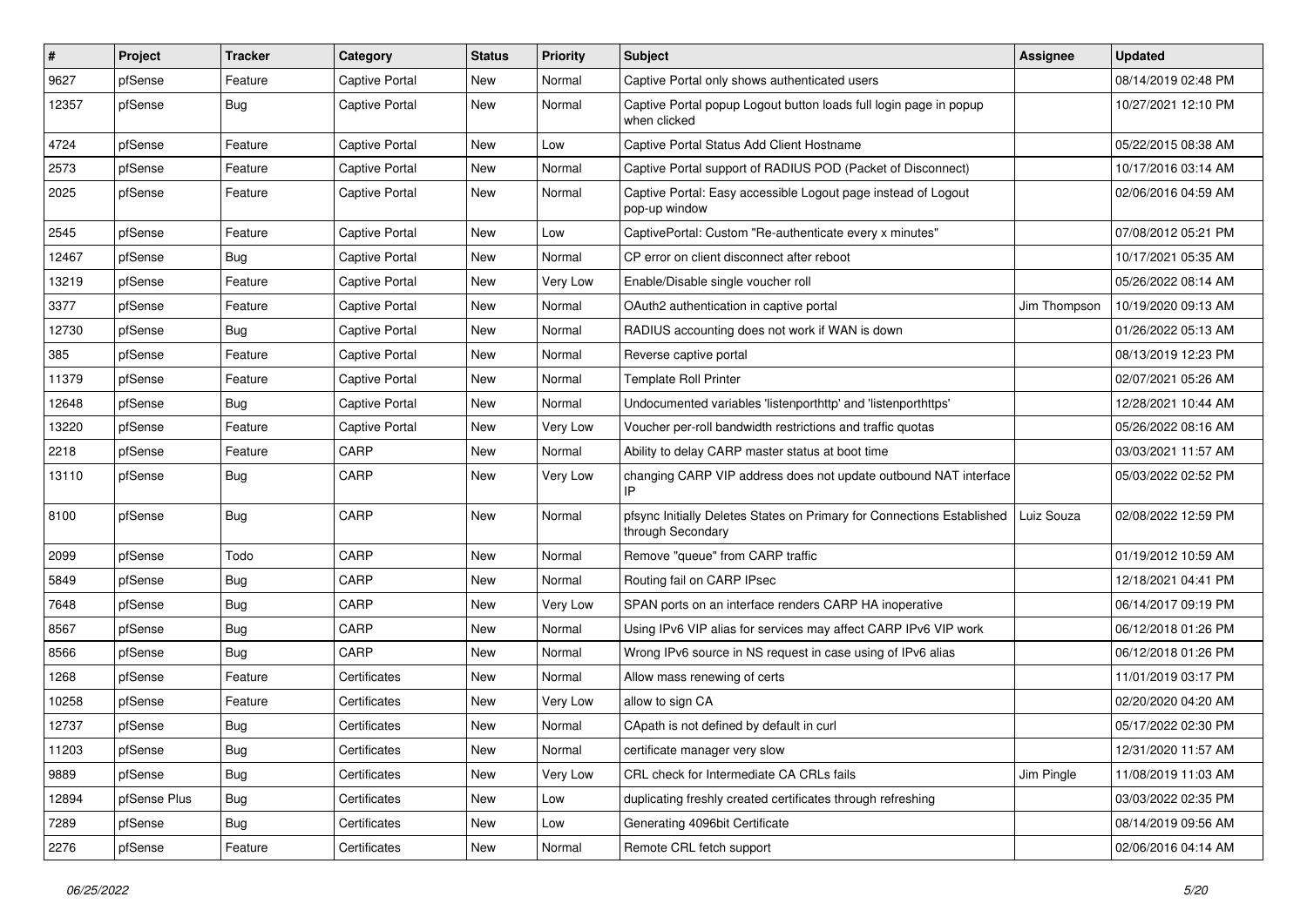| #     | Project             | <b>Tracker</b> | Category                        | <b>Status</b> | <b>Priority</b> | <b>Subject</b>                                                                                                        | <b>Assignee</b> | <b>Updated</b>      |
|-------|---------------------|----------------|---------------------------------|---------------|-----------------|-----------------------------------------------------------------------------------------------------------------------|-----------------|---------------------|
| 12402 | pfSense Docs        | Todo           | Configuration                   | <b>New</b>    | Normal          | Feedback on Configuration - Advanced Configuration Options -<br>Notifications                                         |                 | 09/24/2021 12:46 AM |
| 12098 | pfSense Docs        | Correction     | Configuration                   | New           | Normal          | Feedback on pfSense Configuration Recipes - Accessing a<br><b>CPE/Modem from Inside the Firewall</b>                  |                 | 07/02/2021 02:30 AM |
| 13291 | pfSense Docs        | Todo           | Configuration                   | New           | Low             | Notification documentation                                                                                            |                 | 06/21/2022 10:22 AM |
| 13288 | pfSense             | Bug            | Configuration<br>Backend        | New           | Normal          | Encode FreeRADIUS Custom Options                                                                                      |                 | 06/20/2022 10:36 AM |
| 13287 | pfSense             | Feature        | Configuration<br>Backend        | New           | Normal          | Encode OpenVPN Custom Options                                                                                         |                 | 06/20/2022 10:33 AM |
| 12483 | pfSense             | <b>Bug</b>     | Configuration<br>Backend        | New           | Normal          | GUI creates inconsistent config.xml                                                                                   |                 | 10/23/2021 06:48 AM |
| 6398  | pfSense             | Bug            | Configuration<br>Backend        | New           | Normal          | If config cannot be loaded due to corruption or bug, it isn't handled<br>gracefully (just stops)                      |                 | 08/13/2019 01:23 PM |
| 3895  | pfSense             | Feature        | Configuration<br>Backend        | <b>New</b>    | Normal          | Timeout for "Apply change"                                                                                            |                 | 01/25/2021 08:07 AM |
| 10833 | pfSense             | Bug            | Configuration<br>Backend        | <b>New</b>    | Normal          | unbound exits on configuration error when link status flaps on LAN<br>interface                                       |                 | 08/13/2020 11:53 PM |
| 5902  | pfSense             | Todo           | Configuration<br>Backend        | New           | Normal          | Use a common place for default values                                                                                 |                 | 08/13/2019 12:53 PM |
| 2693  | pfSense             | Feature        | Console Menu                    | New           | Normal          | Allow mapping mapping non-physical interfaces via console                                                             | Mathieu Simon   | 11/27/2012 03:00 PM |
| 6469  | pfSense             | Feature        | Console Menu                    | <b>New</b>    | Normal          | Improve help + self documentation in console PHP shell                                                                |                 | 08/13/2019 01:23 PM |
| 7747  | pfSense             | Feature        | Console Menu                    | <b>New</b>    | Normal          | Minor UI Tweak: Make hitting enter on the console (esp via SSH)<br>should not log you out, but simply redraw the menu |                 | 08/01/2017 04:03 PM |
| 13249 | pfSense             | <b>Bug</b>     | Console Menu                    | New           | Normal          | Running playback comands multiple times results in PHP error                                                          |                 | 06/06/2022 07:02 AM |
| 11970 | pfSense<br>Packages | Bug            | Coreboot                        | <b>New</b>    | Normal          | Netgate Firmware Upgrade Doesn't Work on XG-2758                                                                      |                 | 04/21/2022 12:39 PM |
| 13074 | pfSense Plus        | <b>Bug</b>     | Cryptographic<br><b>Modules</b> | New           | Normal          | AES-GCM with SafeXcel on Netgate 2100 causes MBUF overload                                                            |                 | 06/12/2022 11:14 AM |
| 12658 | pfSense<br>Packages | Feature        | darkstat                        | New           | Normal          | Adding prometheus metrics to darkstat                                                                                 |                 | 05/27/2022 09:44 PM |
| 10395 | pfSense             | Feature        | Dashboard                       | New           | Low             | Add Dashboard System Information support for more PC Engines<br><b>APU</b> boards                                     |                 | 02/17/2022 01:02 AM |
| 8458  | pfSense             | Feature        | Dashboard                       | New           | Low             | Allow reordering of interface widget                                                                                  |                 | 08/14/2019 10:52 AM |
| 2479  | pfSense             | Feature        | Dashboard                       | <b>New</b>    | Normal          | Allow reordering of the traffic graphs on the dashboard                                                               |                 | 06/08/2012 04:13 PM |
| 6390  | pfSense             | Todo           | Dashboard                       | New           | Low             | Autoscale from Traffic Graph not correct size (big graphs)                                                            |                 | 05/23/2016 01:38 PM |
| 7182  | pfSense             | Feature        | Dashboard                       | New           | Normal          | Break up System Widget on the Dashboard                                                                               |                 | 08/21/2019 08:59 AM |
| 5567  | pfSense             | Feature        | Dashboard                       | New           | Low             | CARP status widget does not update in real time                                                                       |                 | 08/20/2019 03:33 PM |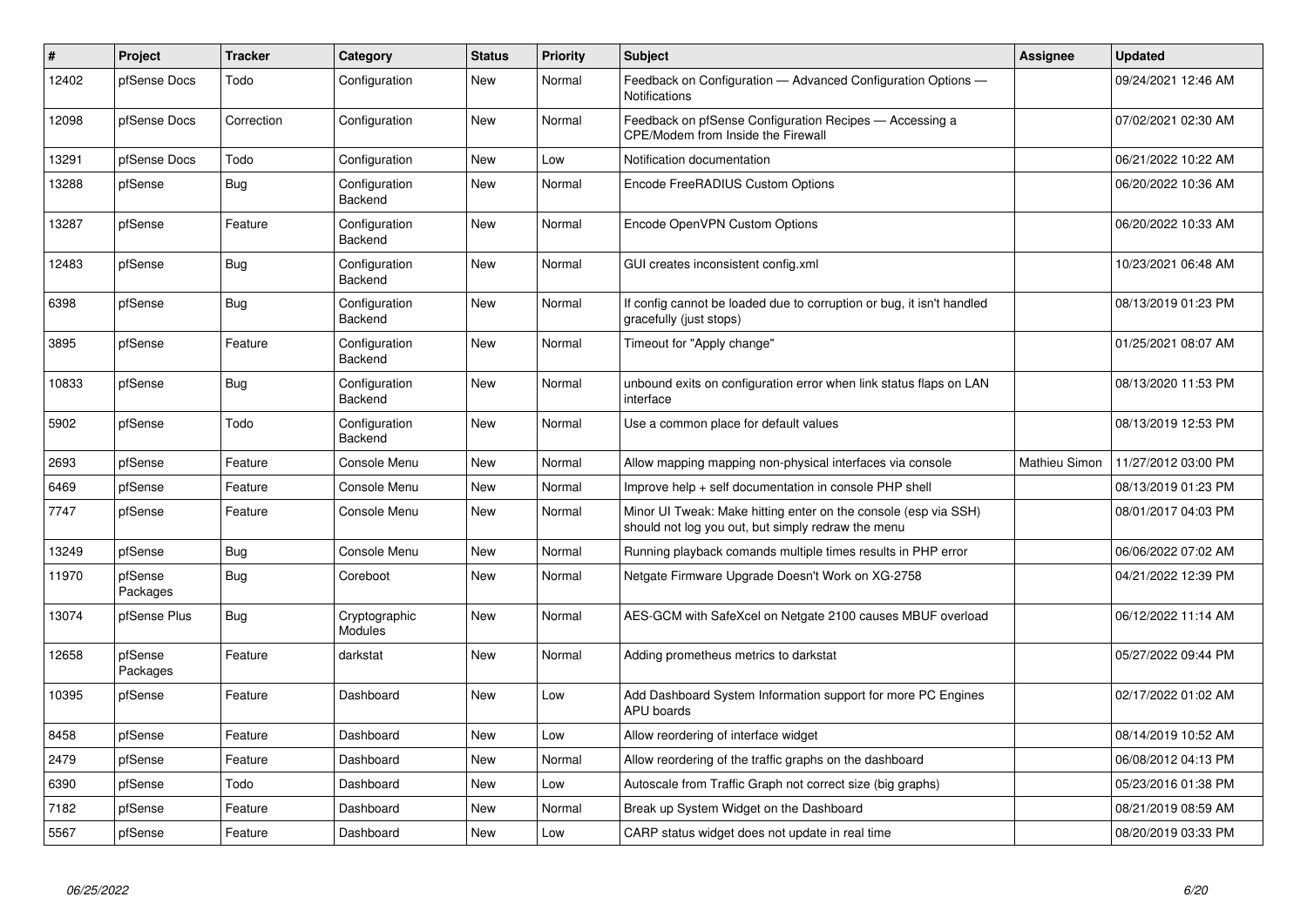| #     | Project      | <b>Tracker</b> | Category        | <b>Status</b> | <b>Priority</b> | <b>Subject</b>                                                                                         | Assignee             | <b>Updated</b>      |
|-------|--------------|----------------|-----------------|---------------|-----------------|--------------------------------------------------------------------------------------------------------|----------------------|---------------------|
| 9677  | pfSense      | Bug            | Dashboard       | New           | Normal          | Dashboard hangs when widget needs data from a remote host which<br>is down                             |                      | 08/13/2019 09:15 AM |
| 10280 | pfSense      | Feature        | Dashboard       | New           | Low             | <b>DHCP Leases widget</b>                                                                              |                      | 11/07/2020 09:18 PM |
| 7934  | pfSense      | Feature        | Dashboard       | New           | Very Low        | format support phone# for international use                                                            |                      | 10/12/2017 04:38 PM |
| 7113  | pfSense      | <b>Bug</b>     | Dashboard       | New           | Normal          | Interface name in Traffic Graphs                                                                       |                      | 12/31/2021 05:40 PM |
| 3411  | pfSense      | <b>Bug</b>     | Dashboard       | New           | Low             | Interfaces and statistics dashboard widgets very slow with large<br>numbers of interfaces              |                      | 01/24/2014 02:09 AM |
| 7857  | pfSense      | Bug            | Dashboard       | New           | Very Low        | Interfaces Widget U/I fails to wrap IPV6 addresses when the string is<br>too wide for the widget       |                      | 08/13/2019 09:15 AM |
| 7788  | pfSense      | <b>Bug</b>     | Dashboard       | <b>New</b>    | Low             | Irregular updating of widgets like cpu/uptime on system widget.                                        |                      | 08/21/2019 09:03 AM |
| 13168 | pfSense      | Feature        | Dashboard       | <b>New</b>    | Low             | Multiple Dashboard views for a single user                                                             |                      | 05/16/2022 07:53 AM |
| 7387  | pfSense      | <b>Bug</b>     | Dashboard       | <b>New</b>    | Low             | New Traffic Graph in dashboard resets inverted view to normal view                                     | <b>Jared Dillard</b> | 12/11/2021 08:14 PM |
| 9353  | pfSense      | <b>Bug</b>     | Dashboard       | New           | Low             | PHPSession errors from limited access to dashboard and widgets                                         |                      | 10/06/2020 09:31 AM |
| 4646  | pfSense      | Feature        | Dashboard       | New           | Normal          | Recover valuable vertical screen real estate in dashboard                                              |                      | 04/20/2015 07:46 PM |
| 10401 | pfSense      | Feature        | Dashboard       | New           | Normal          | Request: ability to sort/separate stopped/running Service(s) on<br>Dashboard -> Services Status widget |                      | 03/31/2020 04:48 PM |
| 8157  | pfSense      | Bug            | Dashboard       | <b>New</b>    | Very Low        | Traffic Graph clutter from time to time                                                                |                      | 12/03/2017 06:40 AM |
| 11759 | pfSense      | <b>Bug</b>     | Dashboard       | <b>New</b>    | Normal          | Traffic graphs on dashboard double upload on pppoe links                                               |                      | 12/30/2021 04:00 AM |
| 7974  | pfSense      | Feature        | Dashboard       | <b>New</b>    | Normal          | <b>ZFS RAID Monitor Not available</b>                                                                  |                      | 08/20/2019 01:34 PM |
| 7244  | pfSense      | Feature        | Developer Tools | <b>New</b>    | Normal          | Publish pfsense as a Vagrant Basebox                                                                   |                      | 01/29/2019 04:09 AM |
| 1219  | pfSense      | Feature        | Developer Tools | <b>New</b>    | Low             | Ship DTRACE enabled kernels in the images                                                              |                      | 07/26/2017 03:14 AM |
| 11471 | pfSense Docs | Todo           | Development     | <b>New</b>    | Low             | Feedback on Development - Developing Packages                                                          | Jim Pingle           | 02/19/2021 02:52 PM |
| 11071 | pfSense Docs | New Content    | <b>DHCP</b>     | <b>New</b>    | Normal          | Feedback on Services - IPv6 Router Advertisements                                                      | Jim Pingle           | 12/08/2020 09:25 AM |
| 8852  | pfSense Docs | Correction     | <b>DHCP</b>     | <b>New</b>    | Normal          | [feedback form] Unclear about "Client Identifier" in a static mapping                                  | Jim Pingle           | 09/23/2020 02:30 PM |
| 7405  | pfSense      | Feature        | DHCP (IPv4)     | <b>New</b>    | Normal          | Ability to add dhcp host reservations from "Diagnostics -> ARP table"                                  |                      | 10/12/2020 08:22 AM |
| 8330  | pfSense      | Feature        | DHCP (IPv4)     | <b>New</b>    | Normal          | add options for ddns-local-address statements                                                          |                      | 04/27/2021 12:31 PM |
| 4899  | pfSense      | Feature        | DHCP (IPv4)     | New           | Normal          | Additional BOOTP/DHCP Options should allow a force option                                              |                      | 01/02/2018 02:24 PM |
| 13256 | pfSense      | Feature        | DHCP (IPv4)     | New           | Normal          | Better handling of duplicate IPs in static DHCP assignments                                            |                      | 06/11/2022 04:51 PM |
| 8614  | pfSense      | Bug            | DHCP (IPv4)     | New           | Normal          | Cannot remove Additional BOOTP/DHCP Options                                                            |                      | 08/21/2019 09:15 AM |
| 12922 | pfSense      | <b>Bug</b>     | DHCP (IPv4)     | New           | Normal          | Classless static routes received on DHCP WAN can override chosen<br>default gateway                    |                      | 03/28/2022 10:08 AM |
| 13250 | pfSense      | Todo           | DHCP (IPv4)     | <b>New</b>    | Very Low        | Clean up DHCP Server option language                                                                   | Jim Pingle           | 06/06/2022 07:32 AM |
| 6960  | pfSense      | Feature        | DHCP (IPv4)     | <b>New</b>    | Normal          | Consider replacing ISC DHCP server with KEA DHCP                                                       |                      | 09/24/2020 01:59 PM |
| 3534  | pfSense      | Feature        | DHCP (IPv4)     | New           | Normal          | DDNS using arbitrary zone primary                                                                      |                      | 07/08/2014 11:40 AM |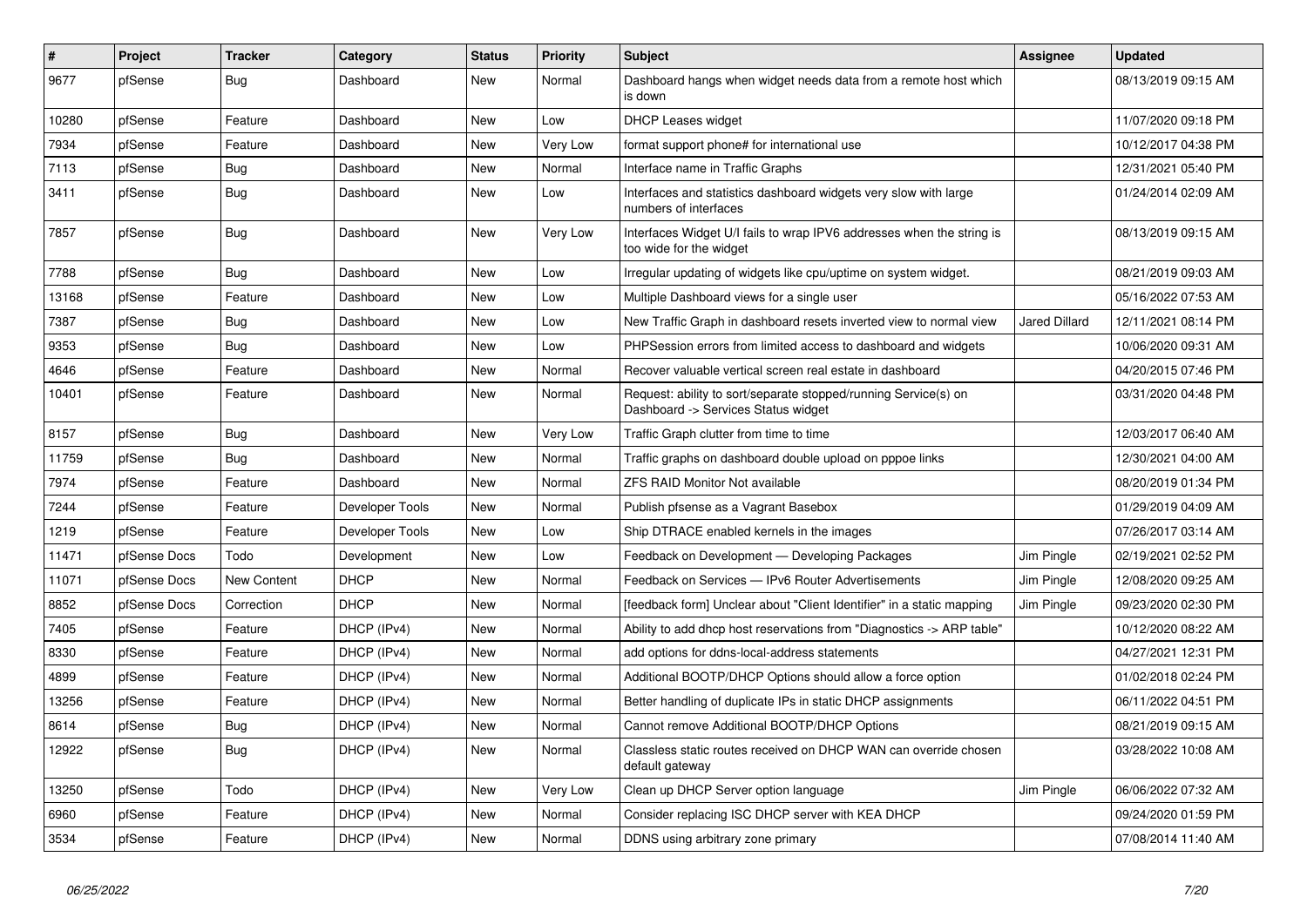| #     | Project | <b>Tracker</b>   | Category    | <b>Status</b> | Priority | <b>Subject</b>                                                                                                                     | <b>Assignee</b>      | <b>Updated</b>      |
|-------|---------|------------------|-------------|---------------|----------|------------------------------------------------------------------------------------------------------------------------------------|----------------------|---------------------|
| 13263 | pfSense | <b>Bug</b>       | DHCP (IPv4) | New           | Low      | Deleting a static DHCP entry when the related IP is not in the arp<br>table spams the log                                          |                      | 06/10/2022 11:18 AM |
| 13273 | pfSense | Bug              | DHCP (IPv4) | New           | Normal   | dhclient can use conflicting recorded leases                                                                                       |                      | 06/14/2022 11:07 AM |
| 13217 | pfSense | <b>Bug</b>       | DHCP (IPv4) | New           | Normal   | dhclient using default pid file location which does not exist                                                                      | <b>Viktor Gurov</b>  | 05/26/2022 08:09 AM |
| 10345 | pfSense | Feature          | DHCP (IPv4) | New           | Normal   | DHCP lease distinction between online and offline                                                                                  |                      | 03/16/2020 07:56 AM |
| 10250 | pfSense | Feature          | DHCP (IPv4) | New           | Very Low | DHCP lease view by interface                                                                                                       |                      | 02/11/2020 07:47 AM |
| 12067 | pfSense | <b>Bug</b>       | DHCP (IPv4) | New           | Very Low | <b>DHCP Monitoring Statistics Error</b>                                                                                            |                      | 06/21/2021 08:39 AM |
| 8879  | pfSense | Feature          | DHCP (IPv4) | New           | Very Low | DHCP options ADD force options                                                                                                     |                      | 09/07/2018 09:14 AM |
| 11004 | pfSense | Feature          | DHCP (IPv4) | New           | Low      | DHCP reservations with no IP address show entries in DHCP leases                                                                   |                      | 10/26/2020 07:22 AM |
| 3404  | pfSense | <b>Bug</b>       | DHCP (IPv4) | New           | Normal   | DHCP Server Fails to Start on Interfaces that are Slow to Come<br>Online During Boot                                               |                      | 02/11/2014 05:09 PM |
| 2983  | pfSense | Feature          | DHCP (IPv4) | New           | Normal   | DHCPD: Add vendor-class-identifier and MAC-OIDs                                                                                    |                      | 05/29/2020 09:24 PM |
| 9343  | pfSense | <b>Bug</b>       | DHCP (IPv4) | New           | Normal   | diag_arp.php times out with large DHCPD leases table                                                                               |                      | 08/14/2019 01:19 PM |
| 7441  | pfSense | Feature          | DHCP (IPv4) | New           | Low      | Display start/end times for Static Mapping leases on DHCP<br>Leases/DHCPv6 Leases                                                  |                      | 08/21/2019 10:48 AM |
| 2774  | pfSense | Feature          | DHCP (IPv4) | New           | Normal   | Extend DHCP Pools code to allow using different subnets                                                                            |                      | 08/19/2019 10:27 AM |
| 2323  | pfSense | Feature          | DHCP (IPv4) | New           | Low      | GUI doesn't allow to configure DHCP server to serve IP addresses<br>belonging to subnets wich are not associated with an interface |                      | 08/19/2019 10:27 AM |
| 6615  | pfSense | Feature          | DHCP (IPv4) | New           | Normal   | new DHCP server option                                                                                                             |                      | 08/13/2019 01:39 PM |
| 9130  | pfSense | Feature          | DHCP (IPv4) | New           | Normal   | Request ID [#INC-16195]: DHCP - PXE Boot                                                                                           |                      | 09/10/2020 01:39 PM |
| 6544  | pfSense | Feature          | DHCP (IPv4) | <b>New</b>    | Very Low | RFC 3046 DHCP Option 82 support (and RFC 3315/4649/4580 for<br>IPv6)                                                               |                      | 07/13/2020 02:14 AM |
| 10802 | pfSense | Feature          | DHCP (IPv4) | New           | Very Low | Seperator for DHCP Static Mapped leases                                                                                            |                      | 07/31/2020 10:30 AM |
| 5080  | pfSense | Feature          | DHCP (IPv4) | <b>New</b>    | Normal   | Settings tab under Services>DHCP Server                                                                                            |                      | 08/13/2019 12:53 PM |
| 7172  | pfSense | <b>Bug</b>       | DHCP (IPv4) | New           | Normal   | Sorting by hostname in Services > DHCP Server > LAN should be<br>"natural" (alphanumeric friendly)                                 |                      | 08/20/2019 03:47 PM |
| 4451  | pfSense | <b>Bug</b>       | DHCP (IPv4) | New           | Low      | Status DHCP Leases shows double entries for static entries without IP<br>address                                                   | <b>Phillip Davis</b> | 05/21/2022 04:55 PM |
| 9732  | pfSense | Feature          | DHCP (IPv4) | <b>New</b>    | Normal   | System UTC time offset in DHCP Option 2                                                                                            |                      | 09/06/2019 08:39 PM |
| 12070 | pfSense | <b>Bug</b>       | DHCP (IPv4) | New           | Low      | VLAN0 for WAN DHCP                                                                                                                 |                      | 12/23/2021 04:31 PM |
| 3771  | pfSense | <b>Bug</b>       | DHCP (IPv4) | New           | Normal   | Webinterface and dhcpdcrashes with 500+ static leases                                                                              |                      | 08/21/2019 09:26 AM |
| 3185  | pfSense | Feature          | DHCP (IPv6) | New           | Normal   | Accommodate a DHCPv6 failover-like mechanism                                                                                       |                      | 11/24/2017 10:44 AM |
| 13296 | pfSense | Feature          | DHCP (IPv6) | New           | Normal   | Add support for DHCP6 OPTION_PD_EXCLUDE (RFC 6603)                                                                                 |                      | 06/24/2022 10:10 PM |
| 12581 | pfSense | Regression       | DHCP (IPv6) | New           | Normal   | CARP IPv6 assigned address does not get advertised to endpoints<br>with RADV                                                       |                      | 12/16/2021 02:34 PM |
| 10822 | pfSense | <sub>I</sub> Bug | DHCP (IPv6) | New           | Normal   | Deprecated IPv6 prefix won't be announced as deprecated to clients                                                                 |                      | 08/10/2020 09:23 AM |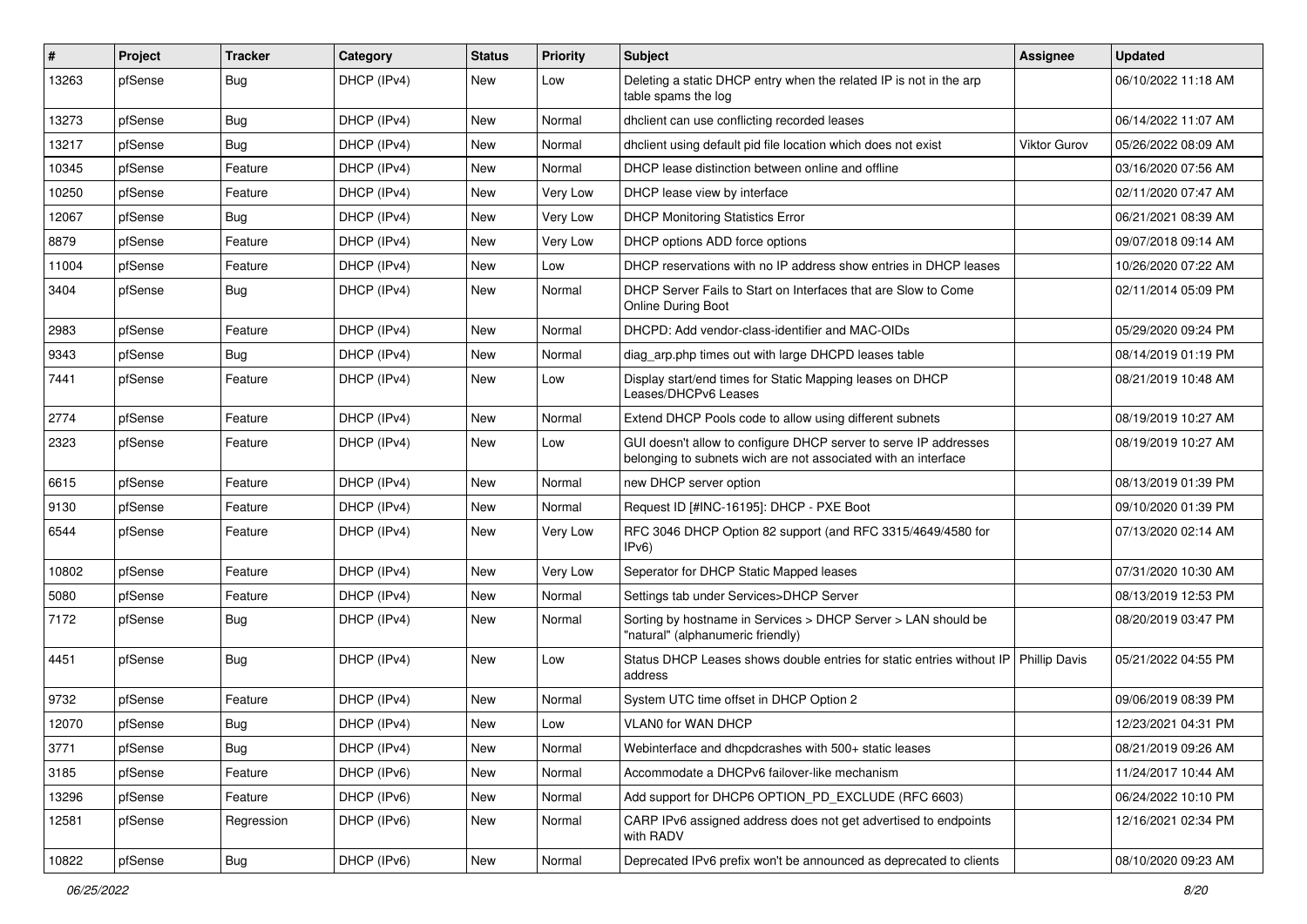| $\#$  | Project      | <b>Tracker</b> | Category           | <b>Status</b> | <b>Priority</b> | Subject                                                                                          | Assignee           | <b>Updated</b>      |
|-------|--------------|----------------|--------------------|---------------|-----------------|--------------------------------------------------------------------------------------------------|--------------------|---------------------|
| 12947 | pfSense      | <b>Bug</b>     | DHCP (IPv6)        | New           | Normal          | DHCP6 client does not take any action if the interface IPv6 address<br>changes during renewal    |                    | 06/19/2022 09:34 PM |
| 6691  | pfSense      | Bug            | DHCP (IPv6)        | New           | Normal          | dhcp6c quits after only two tries if no response was received                                    |                    | 12/07/2020 04:25 PM |
| 13237 | pfSense      | Bug            | DHCP (IPv6)        | New           | Normal          | dhcp6c script cannot be executed safely                                                          |                    | 06/01/2022 11:20 AM |
| 6051  | pfSense      | Bug            | DHCP (IPv6)        | New           | Normal          | DHCPv6 Client Failure for additional WAN Address causes<br>2-seconds-service-restart-loop        |                    | 12/03/2020 01:08 AM |
| 5950  | pfSense      | Feature        | DHCP (IPv6)        | New           | Normal          | DHCPv6 Server support for PD of PD-obtained networks                                             |                    | 03/04/2016 03:04 AM |
| 7821  | pfSense      | <b>Bug</b>     | DHCP (IPv6)        | New           | Normal          | GIF does not support broadcast                                                                   |                    | 08/29/2017 10:50 AM |
| 13248 | pfSense      | Regression     | DHCP (IPv6)        | New           | Normal          | IPv6 Router Advertisements runs when config.xml does not contain an<br>entry for the interface   |                    | 06/05/2022 07:44 PM |
| 9136  | pfSense      | <b>Bug</b>     | DHCP (IPv6)        | New           | High            | IPv6 Tracking Interfaces Lose IPv6 Address in Certain Cases                                      |                    | 04/21/2022 12:39 PM |
| 12823 | pfSense      | <b>Bug</b>     | DHCP (IPv6)        | New           | Normal          | Multiple DHCP6 WAN connections PPPoE interface 'defached' status                                 |                    | 02/18/2022 05:39 AM |
| 6873  | pfSense      | <b>Bug</b>     | DHCP (IPv6)        | New           | Low             | radvd - Too many addresses in RDNSS section when previously using<br>DHCP <sub>v6</sub>          | Dominic<br>McKeown | 06/06/2018 10:45 AM |
| 10714 | pfSense      | <b>Bug</b>     | DHCP (IPv6)        | New           | Normal          | radvd only gives out the prefix of the "first" IPv6 address of an<br>interface                   |                    | 10/06/2020 01:03 PM |
| 6283  | pfSense      | Feature        | DHCP (IPv6)        | New           | Normal          | Register DHCPv6 leases with DNS resolver                                                         |                    | 08/21/2019 10:48 AM |
| 9575  | pfSense      | Feature        | DHCP (IPv6)        | New           | Very Low        | RFC 7078 - Distributing Address Selection Policy Using DHCPv6                                    |                    | 08/14/2019 02:39 PM |
| 9536  | pfSense      | Feature        | DHCP (IPv6)        | New           | Normal          | Support dynamic prefix in DHCPv6 Server                                                          |                    | 05/25/2022 04:27 AM |
| 7734  | pfSense      | Bug            | DHCP (IPv6)        | New           | Normal          | Using opton ia pd0 does not renew prefix and prefix get dropped                                  |                    | 07/31/2017 03:46 AM |
| 13253 | pfSense      | Bug            | DHCP (IPv6)        | New           | Normal          | 'dhcp6c'' is not restarted when applying settings when multiple<br>WANs are configured for DHCP6 |                    | 06/06/2022 02:58 PM |
| 4680  | pfSense      | <b>Bug</b>     | <b>DHCP Relay</b>  | New           | Normal          | DHCP relay does not work with DHCP server on other end of<br>OpenVPN tunnel                      |                    | 05/05/2015 06:55 PM |
| 12508 | pfSense      | <b>Bug</b>     | <b>DHCP Relay</b>  | New           | Normal          | DHCP Relay over VPN                                                                              |                    | 11/06/2021 11:25 AM |
| 11149 | pfSense      | <b>Bug</b>     | <b>DHCP Relay</b>  | New           | Normal          | DHCP relay won't start with DHCP server behind gateway                                           |                    | 03/22/2021 05:13 AM |
| 10715 | pfSense      | <b>Bug</b>     | <b>DHCP Relay</b>  | New           | Normal          | DHCPv6 relay always uses the "first" IPv6 address of an interface                                |                    | 06/29/2020 05:01 AM |
| 12120 | pfSense      | Feature        | <b>DHCP Relay</b>  | New           | Normal          | Permit several sets of destination DHCP servers in DHCP relay                                    |                    | 07/11/2021 05:41 PM |
| 9680  | pfSense      | Feature        | <b>DHCP Relay</b>  | New           | Normal          | Seperate DHCP Server and relay per interface                                                     |                    | 02/27/2020 10:47 AM |
| 7459  | pfSense      | Feature        | <b>Diagnostics</b> | New           | Low             | "Refresh" button for Diagnostics/Tables display                                                  |                    | 08/21/2019 09:27 AM |
| 6804  | pfSense      | Feature        | Diagnostics        | New           | Very Low        | Add row counter into Diagnostics -> Edit File                                                    |                    | 08/20/2019 03:44 PM |
| 12791 | pfSense Docs | New Content    | Diagnostics        | New           | Normal          | Diagnostic Information for Support (pfSense)                                                     |                    | 02/13/2022 08:49 PM |
| 7590  | pfSense      | <b>Bug</b>     | Diagnostics        | New           | Normal          | diag edit do not save when nothing to sae (in directory browse view)                             |                    | 05/20/2017 05:04 PM |
| 7589  | pfSense      | <b>Bug</b>     | Diagnostics        | New           | Normal          | diag edit.php old print info box                                                                 |                    | 05/20/2017 05:02 PM |
| 9718  | pfSense      | Feature        | Diagnostics        | New           | Low             | Make diag states summary table sortable                                                          |                    | 10/06/2020 09:12 AM |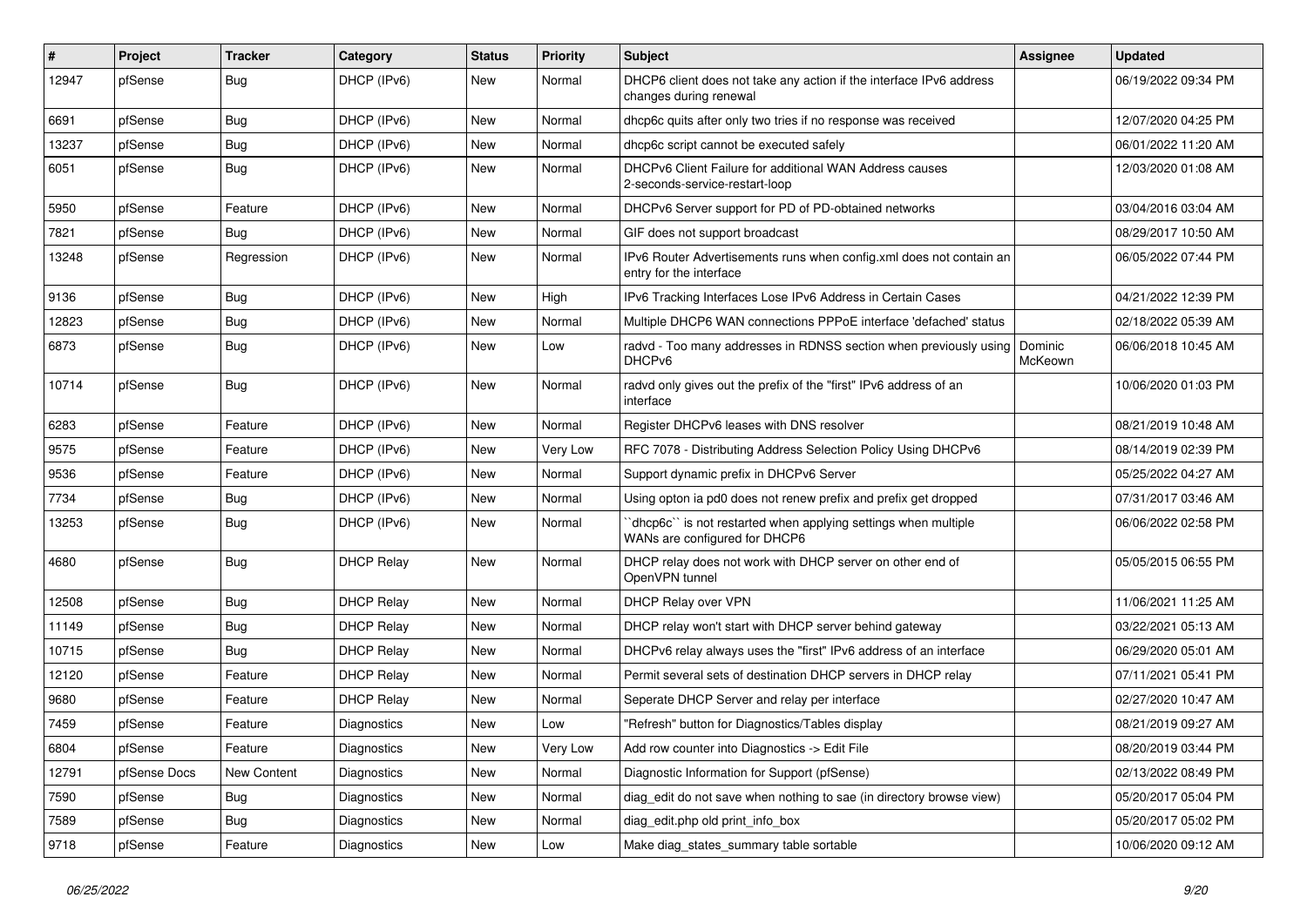| $\vert$ # | Project      | <b>Tracker</b> | Category             | <b>Status</b> | <b>Priority</b> | Subject                                                                                                                       | <b>Assignee</b> | <b>Updated</b>      |
|-----------|--------------|----------------|----------------------|---------------|-----------------|-------------------------------------------------------------------------------------------------------------------------------|-----------------|---------------------|
| 7848      | pfSense      | <b>Bug</b>     | Diagnostics          | New           | Low             | NDP Table Sort by Expiration Error                                                                                            |                 | 08/26/2019 02:56 PM |
| 5556      | pfSense      | Feature        | Diagnostics          | <b>New</b>    | Normal          | No error when downloading non-existing file on Diagnostics/Execute                                                            |                 | 08/20/2019 03:43 PM |
| 4456      | pfSense      | Feature        | <b>Diagnostics</b>   | New           | Normal          | Packet capture additional filtering options                                                                                   |                 | 08/20/2019 03:30 PM |
| 4914      | pfSense      | Feature        | Diagnostics          | <b>New</b>    | Low             | Packet Capture Settings                                                                                                       |                 | 08/20/2019 08:51 AM |
| 12343     | pfSense      | Feature        | Diagnostics          | New           | Low             | Real time traffic monitoring                                                                                                  |                 | 09/06/2021 01:26 PM |
| 11856     | pfSense      | Feature        | Diagnostics          | New           | Normal          | Replace/add Alias or DNS names for known LAN addresses in the<br>State table                                                  |                 | 04/27/2021 08:01 AM |
| 7442      | pfSense      | Feature        | <b>Diagnostics</b>   | New           | Low             | Suggestions for Diagnostics / ARP Table and Diagnostics / NDP<br>Table                                                        |                 | 08/21/2019 09:27 AM |
| 1656      | pfSense      | Feature        | Diagnostics          | <b>New</b>    | Normal          | Teach pfctl to kill states by port number                                                                                     |                 | 08/21/2019 09:55 AM |
| 12883     | pfSense Docs | Todo           | <b>DNS</b>           | New           | Normal          | Feedback on Services - DNS Resolver - Host Overrides                                                                          |                 | 02/28/2022 07:54 PM |
| 12139     | pfSense      | Feature        | <b>DNS Forwarder</b> | New           | Normal          | Add support in for specifying a DNSMASQ configuration file                                                                    |                 | 07/16/2021 09:45 PM |
| 7329      | pfSense      | <b>Bug</b>     | <b>DNS Forwarder</b> | New           | Low             | <b>DHCP Not Updating DNS</b>                                                                                                  |                 | 01/21/2022 09:16 PM |
| 2410      | pfSense      | Feature        | <b>DNS Forwarder</b> | New           | Normal          | Support name based aliasing via CNAMEs or some other mechanism.                                                               |                 | 12/11/2012 09:56 PM |
| 12612     | pfSense      | <b>Bug</b>     | <b>DNS Resolver</b>  | New           | Normal          | DNS Resolver is restarted during every "rc.newwanip" event                                                                    |                 | 06/03/2022 07:13 AM |
| 8236      | pfSense      | Feature        | <b>DNS Resolver</b>  | New           | Normal          | Ability to configure "forward-first" and "forward-host" options for more<br>robust domain overrides in DNS Resolver           |                 | 12/26/2017 01:26 AM |
| 7495      | pfSense      | Feature        | <b>DNS Resolver</b>  | <b>New</b>    | Low             | Ability to set TTL for local for Unbound host overrides and dhcp leases                                                       |                 | 03/06/2018 09:46 AM |
| 12551     | pfSense      | Feature        | <b>DNS Resolver</b>  | New           | Low             | Add ability to set DNS resolver search domain list                                                                            |                 | 12/01/2021 11:18 AM |
| 7852      | pfSense      | Feature        | <b>DNS Resolver</b>  | New           | Normal          | Add views support to Unbound GUI                                                                                              |                 | 09/11/2017 12:26 PM |
| 9654      | pfSense      | <b>Bug</b>     | <b>DNS Resolver</b>  | New           | Normal          | After reboot, the DNS resolver must be restarted before it will<br>advertise the ipv6 DNS address of the router.              |                 | 11/20/2020 03:12 AM |
| 13254     | pfSense      | <b>Bug</b>     | <b>DNS Resolver</b>  | New           | Normal          | DNS resolver does not update "unbound.conf" file during link down<br>events                                                   |                 | 06/08/2022 07:55 AM |
| 1819      | pfSense      | Bug            | <b>DNS Resolver</b>  | New           | Normal          | DNS Resolver Not Registering DHCP Server Specified Domain Name                                                                | Luiz Souza      | 04/28/2022 01:53 PM |
| 6103      | pfSense      | Feature        | <b>DNS Resolver</b>  | New           | Normal          | DNS Resolver Outgoing Interfaces should be able to use Gateway<br>Groups                                                      |                 | 10/21/2019 08:02 AM |
| 11921     | pfSense      | Feature        | <b>DNS Resolver</b>  | New           | Very Low        | Feature Request: Compile unbound with EDNS Client Subnet (ECS)<br>module (--enable-subnet)                                    |                 | 05/14/2021 07:29 AM |
| 4798      | pfSense      | Feature        | <b>DNS Resolver</b>  | New           | Normal          | Make host and domain overrides available to both DNS Resolver and<br><b>DNS Forwarder</b>                                     |                 | 06/29/2015 02:14 AM |
| 10143     | pfSense      | <b>Bug</b>     | <b>DNS Resolver</b>  | New           | Normal          | System hostname DNS entry is assigned to the wrong IP on multi-wan<br>setups                                                  |                 | 12/31/2019 02:33 PM |
| 7152      | pfSense      | Bug            | <b>DNS Resolver</b>  | New           | Normal          | Unbound / DNS Resolver issue if "Register DHCP static mappings in<br>the DNS Resolver" set before wildcard DNS custom options |                 | 12/18/2021 04:59 PM |
| 10624     | pfSense      | <b>Bug</b>     | <b>DNS Resolver</b>  | New           | Normal          | Unbound configuration memory leak with python module $+$ register<br>DHCP leases active                                       |                 | 02/26/2021 10:27 AM |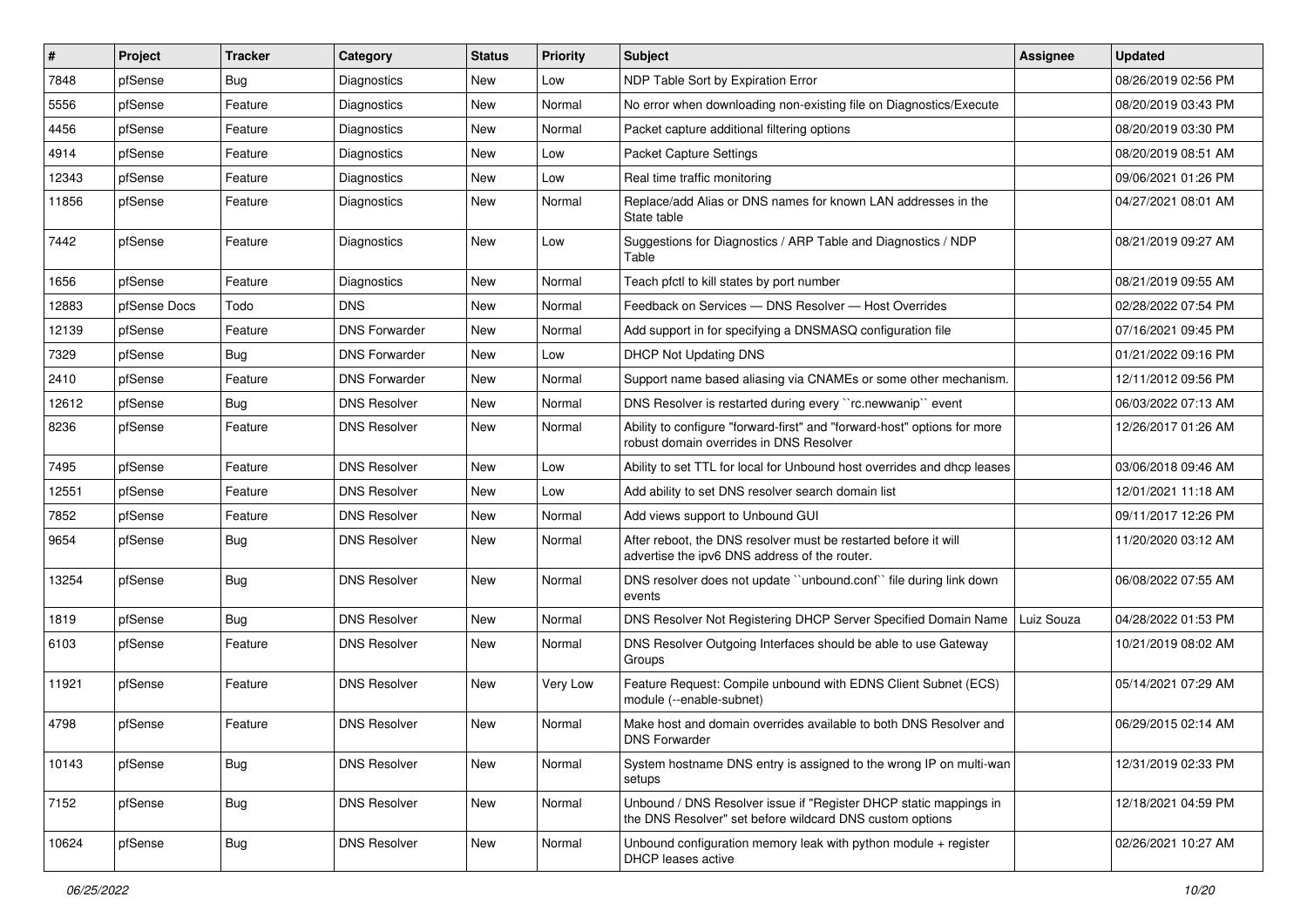| $\vert$ # | Project             | <b>Tracker</b> | Category              | <b>Status</b> | <b>Priority</b> | Subject                                                                                                         | <b>Assignee</b> | <b>Updated</b>      |
|-----------|---------------------|----------------|-----------------------|---------------|-----------------|-----------------------------------------------------------------------------------------------------------------|-----------------|---------------------|
| 10342     | pfSense             | Bug            | <b>DNS Resolver</b>   | New           | Normal          | Unbound domain overrides stop resolving periodically. They only<br>resume after the service has been restarted. |                 | 03/13/2020 10:35 AM |
| 9037      | pfSense             | Bug            | <b>DNS Resolver</b>   | New           | Normal          | Unbound not logging to syslog after reboot                                                                      |                 | 10/12/2018 05:09 AM |
| 9436      | pfSense             | Feature        | <b>DNS Resolver</b>   | New           | Normal          | Unbound: enable dnstap support                                                                                  |                 | 03/27/2019 07:54 PM |
| 10962     | pfSense             | Feature        | Dynamic DNS           | New           | Normal          | Add Cpanel support for Dynamic DNS Clients                                                                      |                 | 12/28/2020 01:56 PM |
| 9063      | pfSense             | Feature        | Dynamic DNS           | New           | Normal          | Allow dynamic DNS client entry to specify which Check IP service to<br>use                                      |                 | 10/24/2018 11:53 AM |
| 10000     | pfSense             | <b>Bug</b>     | <b>Dynamic DNS</b>    | <b>New</b>    | Normal          | Azure Dynamic DNS A and AAAA Records for Apex Zone                                                              |                 | 03/31/2020 09:03 AM |
| 8406      | pfSense             | Bug            | Dynamic DNS           | New           | Normal          | DDNS IPV6 Cloudflare Client does not detect PPOE address                                                        |                 | 03/31/2018 11:56 AM |
| 11177     | pfSense             | <b>Bug</b>     | <b>Dynamic DNS</b>    | New           | Normal          | DDNSv6 not using Check IP Services                                                                              |                 | 12/21/2020 05:02 AM |
| 12602     | pfSense             | Feature        | Dynamic DNS           | New           | Normal          | DHCPv6 should allow DDNS Client updates for hosts                                                               |                 | 12/15/2021 11:00 AM |
| 11147     | pfSense             | Bug            | Dynamic DNS           | New           | Normal          | Domeneshop DynDNS IPv4 and IPv6                                                                                 |                 | 12/09/2020 11:47 PM |
| 8432      | pfSense             | <b>Bug</b>     | <b>Dynamic DNS</b>    | New           | Normal          | Dynamic DNS Client gives an error that it can't find IPv6 address<br>when WAN interface is a LAGG               |                 | 09/17/2020 05:23 AM |
| 11084     | pfSense             | Feature        | Dynamic DNS           | New           | Normal          | Dynamic DNS include option to specify virtual IP addresses                                                      |                 | 11/19/2020 01:26 PM |
| 7418      | pfSense             | Feature        | Dynamic DNS           | New           | Normal          | Dynamic dns should be sorted interface name                                                                     |                 | 08/21/2019 08:58 AM |
| 7292      | pfSense             | Feature        | Dynamic DNS           | New           | Normal          | DynamicDNS configuration does not sync to HA secondary                                                          |                 | 02/21/2017 04:56 PM |
| 9664      | pfSense             | Bug            | Dynamic DNS           | New           | Normal          | DynDNS and Dual-wan problem with CloudFlare (works with No-Ip)                                                  |                 | 08/03/2019 10:00 AM |
| 9805      | pfSense             | Bug            | Dynamic DNS           | New           | Normal          | dynDNS cloudflare multiple entries                                                                              |                 | 10/02/2019 04:51 PM |
| 12848     | pfSense             | Feature        | Dynamic DNS           | New           | Normal          | Evaluation of the DynDNS "Result Match" string                                                                  |                 | 02/22/2022 02:01 AM |
| 12063     | pfSense Docs        | Todo           | <b>Dynamic DNS</b>    | <b>New</b>    | Normal          | Feedback on Services - Dynamic DNS - Configuring RFC 2136<br>Dynamic DNS updates                                |                 | 06/18/2021 06:24 PM |
| 7718      | pfSense             | Feature        | <b>Dynamic DNS</b>    | New           | Very Low        | Hostname for Custom DynDNS Updater.                                                                             |                 | 07/24/2017 10:05 AM |
| 8500      | pfSense             | Bug            | Dynamic DNS           | New           | Low             | Incorrect categorization of status/info messages from phpDynDNS                                                 |                 | 08/16/2019 12:50 PM |
| 9504      | pfSense             | <b>Bug</b>     | Dynamic DNS           | New           | Normal          | Multiple Dynamic DNS update notifications for the same interface, not<br>differentiated by the hostname         |                 | 05/07/2019 07:46 AM |
| 13167     | pfSense             | <b>Bug</b>     | <b>Dynamic DNS</b>    | New           | Normal          | phpDynDNS: DigitalOcean ddns update fails (bad request, invalid<br>character '-' in request id)                 |                 | 06/16/2022 09:30 PM |
| 11178     | pfSense<br>Packages | Feature        | Filer                 | <b>New</b>    | Normal          | Filer do not ask what to do with previous filename                                                              |                 | 12/31/2020 02:45 AM |
| 11235     | pfSense<br>Packages | <b>Bug</b>     | Filer                 | New           | Normal          | Filer run script when "state" unchanged                                                                         |                 | 01/08/2021 07:24 AM |
| 13067     | pfSense             | Bug            | FilterDNS             | New           | Normal          | filterdns resolve interval is twice the intended value                                                          |                 | 04/17/2022 07:45 PM |
| 13020     | pfSense Docs        | Todo           | <b>Firewall Rules</b> | New           | Normal          | easyrule command documentation should document permissible<br>wildcards                                         | Jim Pingle      | 04/04/2022 08:01 AM |
| 12268     | pfSense Docs        | Todo           | <b>Firewall Rules</b> | New           | Normal          | Feedback on Firewall - Aliases                                                                                  |                 | 08/17/2021 12:55 AM |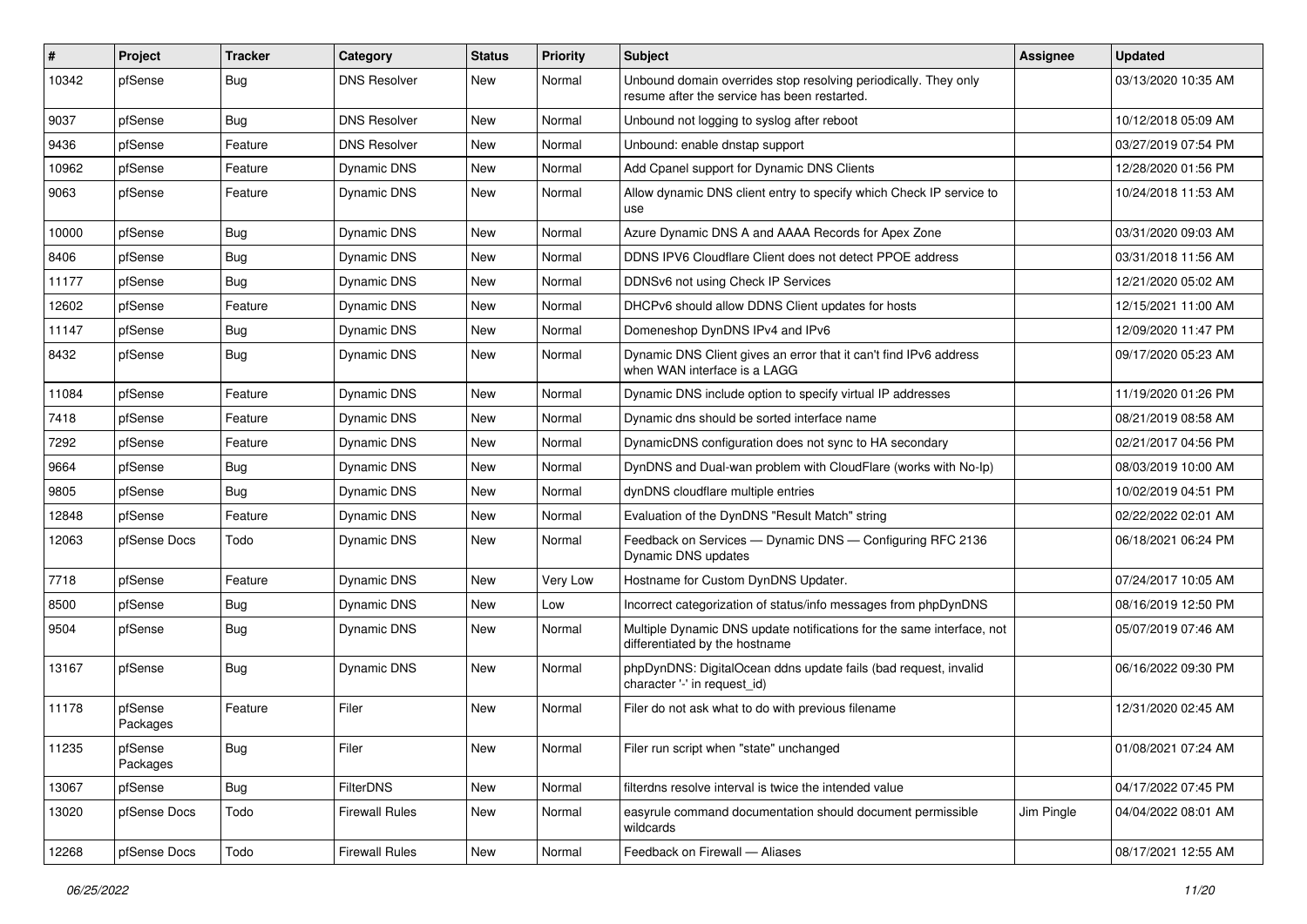| $\sharp$ | Project             | <b>Tracker</b> | Category              | <b>Status</b> | <b>Priority</b> | <b>Subject</b>                                                             | Assignee   | <b>Updated</b>      |
|----------|---------------------|----------------|-----------------------|---------------|-----------------|----------------------------------------------------------------------------|------------|---------------------|
| 12770    | pfSense Docs        | Todo           | <b>Firewall Rules</b> | <b>New</b>    | Normal          | Feedback on Firewall - Configuring firewall rules                          |            | 02/07/2022 07:43 PM |
| 9685     | pfSense Docs        | Correction     | <b>Firewall Rules</b> | <b>New</b>    | Normal          | Feedback on Firewall - Floating Rules                                      | Jim Pingle | 09/23/2020 02:57 PM |
| 11352    | pfSense             | <b>Bug</b>     | FreeBSD               | New           | Low             | CTF types > 2^15 in the pfSense kernel config results in DTrace<br>failing | Scott Long | 03/17/2021 02:52 AM |
| 11184    | pfSense             | <b>Bug</b>     | FreeBSD               | New           | Normal          | PF: State policy cannot be configurable                                    |            | 02/09/2021 02:43 AM |
| 8224     | pfSense<br>Packages | Feature        | FreeRADIUS            | New           | Normal          | Add "OU" field to FreeRADIUS page                                          |            | 02/21/2018 12:53 AM |
| 12286    | pfSense<br>Packages | Bug            | <b>FreeRADIUS</b>     | New           | Normal          | Add support for ntlm auth in LDAP                                          |            | 08/20/2021 08:27 AM |
| 8161     | pfSense<br>Packages | Feature        | FreeRADIUS            | <b>New</b>    | Very Low        | Add virtual server support to FreeRadius                                   |            | 12/05/2017 01:57 PM |
| 8769     | pfSense<br>Packages | Feature        | FreeRADIUS            | New           | Normal          | Allow FreeRADIUS users to change their own Passwords and Pins              |            | 10/11/2018 11:34 AM |
| 10377    | pfSense<br>Packages | Feature        | FreeRADIUS            | New           | Very Low        | Allow usage of TOTP (Google-Authenticator) without PIN                     |            | 03/30/2020 11:43 AM |
| 7403     | pfSense<br>Packages | Bug            | <b>FreeRADIUS</b>     | <b>New</b>    | Normal          | Captive Portal + freeradius2 + MySQL problems with German Umlaut           |            | 03/17/2017 09:12 AM |
| 7608     | pfSense<br>Packages | Feature        | FreeRADIUS            | New           | Very Low        | Captive Portal amount of traffic Account + Free Radius+Mysql               |            | 05/28/2017 09:08 AM |
| 8836     | pfSense<br>Packages | Feature        | FreeRADIUS            | New           | Normal          | Define Idap group vlan assignment in users file                            |            | 08/26/2018 07:53 AM |
| 9704     | pfSense<br>Packages | Feature        | FreeRADIUS            | <b>New</b>    | Normal          | Enable filter username                                                     |            | 08/27/2019 12:07 PM |
| 11026    | pfSense<br>Packages | Feature        | FreeRADIUS            | New           | Low             | Feedback on Packages - FreeRADIUS package                                  |            | 11/02/2020 07:21 AM |
| 8589     | pfSense<br>Packages | Bug            | FreeRADIUS            | New           | Normal          | FreeRadius 0.15.5 2 ignoring tunnelled-reply=no                            |            | 02/18/2019 03:40 PM |
| 8513     | pfSense<br>Packages | Bug            | FreeRADIUS            | <b>New</b>    | High            | Freeradius 3.x Idap problem                                                |            | 02/18/2019 05:22 PM |
| 10695    | pfSense<br>Packages | <b>Bug</b>     | FreeRADIUS            | New           | Normal          | FreeRadius Accounting skipping MBs after reboot due to power down          |            | 06/24/2020 04:49 AM |
| 8031     | pfSense<br>Packages | Feature        | FreeRADIUS            | New           | Normal          | FreeRADIUS copy entry function                                             |            | 08/16/2019 01:01 PM |
| 11534    | pfSense<br>Packages | Regression     | FreeRADIUS            | New           | High            | FreeRADIUS EAP anonymous connection forbidden out-of-tunnel                |            | 07/14/2021 02:32 AM |
| 4506     | pfSense<br>Packages | Feature        | FreeRADIUS            | New           | Normal          | FreeRADIUS groups/hunt groups                                              |            | 03/10/2015 08:51 PM |
| 12982    | pfSense<br>Packages | <b>Bug</b>     | FreeRADIUS            | New           | Normal          | FreeRadius RadReply table entries missing from pf                          |            | 06/19/2022 05:38 PM |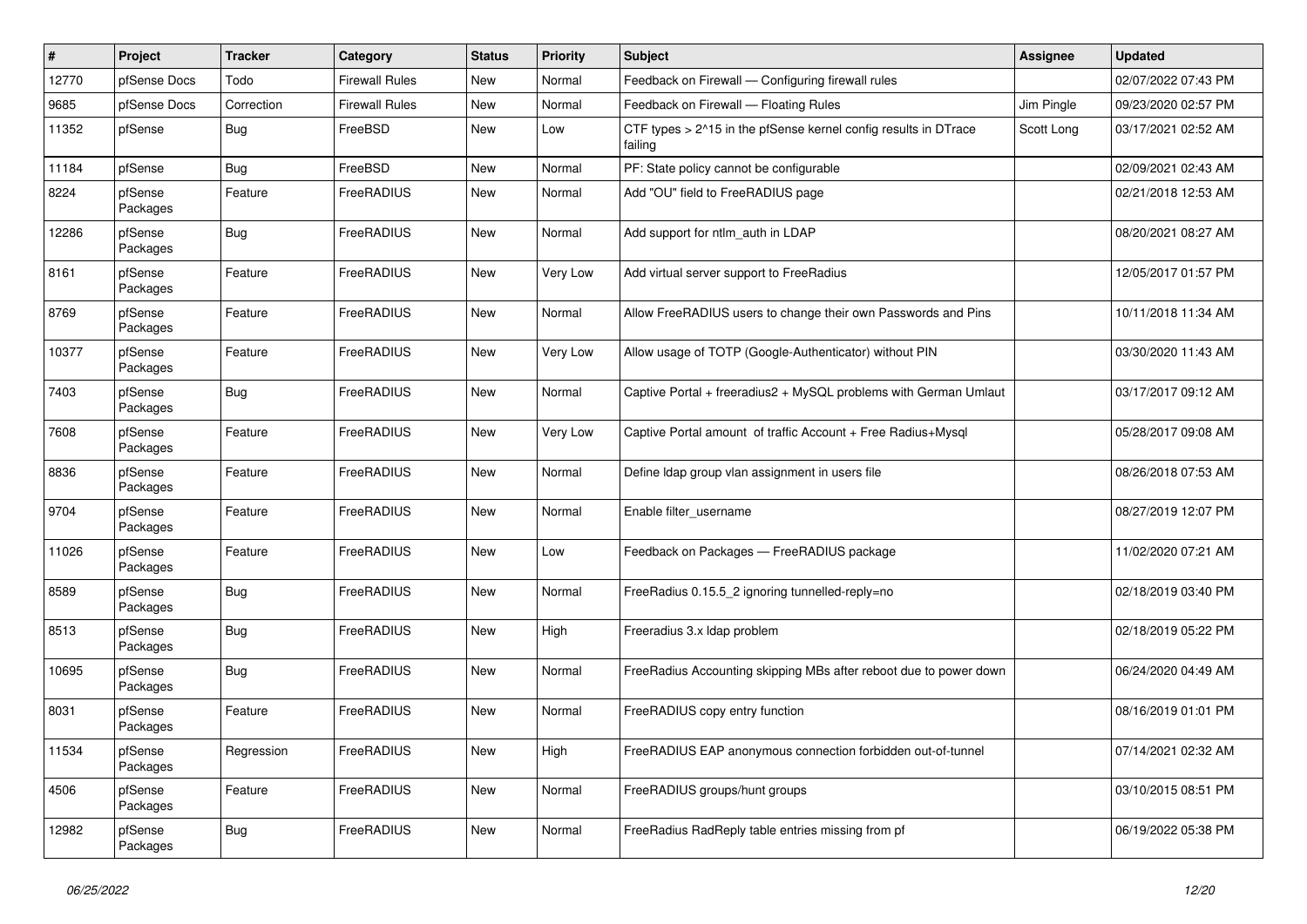| $\vert$ # | Project             | <b>Tracker</b> | Category          | <b>Status</b> | <b>Priority</b> | <b>Subject</b>                                                                                                                                                     | <b>Assignee</b>     | <b>Updated</b>      |
|-----------|---------------------|----------------|-------------------|---------------|-----------------|--------------------------------------------------------------------------------------------------------------------------------------------------------------------|---------------------|---------------------|
| 8516      | pfSense<br>Packages | Bug            | FreeRADIUS        | <b>New</b>    | Normal          | FreeRADIUS requires settings re-saved after pfSense upgrade                                                                                                        | Jim Pingle          | 12/31/2021 05:58 PM |
| 11802     | pfSense<br>Packages | <b>Bug</b>     | <b>FreeRADIUS</b> | <b>New</b>    | Normal          | FreeRADIUS sync                                                                                                                                                    |                     | 05/10/2021 04:18 AM |
| 12126     | pfSense<br>Packages | Bug            | <b>FreeRADIUS</b> | New           | Normal          | freeradius3 0.15.7 31                                                                                                                                              |                     | 10/11/2021 08:21 AM |
| 11138     | pfSense<br>Packages | Feature        | FreeRADIUS        | New           | Normal          | new WebGUI checkboxes needed                                                                                                                                       |                     | 12/07/2020 08:28 AM |
| 13284     | pfSense<br>Packages | Feature        | FreeRADIUS        | <b>New</b>    | Normal          | Option to define "Issuer" in OPT configuration.                                                                                                                    | Jakob<br>Nordgarden | 06/19/2022 12:10 PM |
| 8264      | pfSense<br>Packages | Bug            | <b>FreeRADIUS</b> | <b>New</b>    | Normal          | Radiusd restart on WAN change results in freeradius not running (and<br>possible solution)                                                                         |                     | 04/21/2022 12:39 PM |
| 11703     | pfSense<br>Packages | Feature        | <b>FRR</b>        | <b>New</b>    | Normal          | add Krill and Routinator support BGP RPKI                                                                                                                          |                     | 03/18/2021 07:47 PM |
| 10653     | pfSense<br>Packages | Feature        | <b>FRR</b>        | <b>New</b>    | Normal          | Allow to download frr status                                                                                                                                       | Jim Pingle          | 06/11/2020 01:21 AM |
| 11963     | pfSense<br>Packages | Feature        | <b>FRR</b>        | <b>New</b>    | Normal          | Dynamically change OSPF interface costs on selected interfaces on<br><b>CARP</b> event                                                                             |                     | 05/26/2021 04:13 AM |
| 9545      | pfSense<br>Packages | Feature        | <b>FRR</b>        | <b>New</b>    | Normal          | Enable MULTIPATH in FRR                                                                                                                                            | Jim Pingle          | 09/18/2020 12:52 PM |
| 10503     | pfSense<br>Packages | <b>Bug</b>     | <b>FRR</b>        | <b>New</b>    | Normal          | Flapping any GW in multi-WAN influences restating all IPsec tunnels<br>in FRR which leads to dropping all IPsec VTI static routes and related<br><b>BGP</b> issues |                     | 05/08/2020 07:51 PM |
| 10935     | pfSense<br>Packages | <b>Bug</b>     | <b>FRR</b>        | New           | Normal          | FRR 0.6.7-6 - BGPD service recycled IPv6 without Route Map                                                                                                         |                     | 12/30/2020 05:00 PM |
| 10516     | pfSense<br>Packages | <b>Bug</b>     | <b>FRR</b>        | New           | Normal          | <b>FRR Access list</b>                                                                                                                                             |                     | 12/06/2020 11:02 PM |
| 11841     | pfSense<br>Packages | Bug            | <b>FRR</b>        | New           | Normal          | FRR access lists default bahavior changed to permit by default                                                                                                     |                     | 04/22/2021 09:52 AM |
| 11650     | pfSense<br>Packages | <b>Bug</b>     | <b>FRR</b>        | <b>New</b>    | Very Low        | FRR configuration broken on restore of manually edited FRR config<br>sections                                                                                      |                     | 03/10/2021 08:50 AM |
| 12889     | pfSense<br>Packages | Feature        | <b>FRR</b>        | <b>New</b>    | Normal          | FRR GUI add set ipv6 next-hop global                                                                                                                               |                     | 03/02/2022 06:10 AM |
| 11835     | pfSense<br>Packages | <b>Bug</b>     | <b>FRR</b>        | New           | Normal          | FRR OSPF redistributed connected routes disappearing                                                                                                               |                     | 04/22/2021 07:11 AM |
| 11158     | pfSense<br>Packages | <b>Bug</b>     | <b>FRR</b>        | <b>New</b>    | High            | <b>FRR Prefix Lists</b>                                                                                                                                            |                     | 12/30/2020 04:55 PM |
| 10294     | pfSense<br>Packages | <b>Bug</b>     | <b>FRR</b>        | <b>New</b>    | Normal          | FRR Route Counts Incorrect on Status Page                                                                                                                          | Jim Pingle          | 02/26/2020 11:08 AM |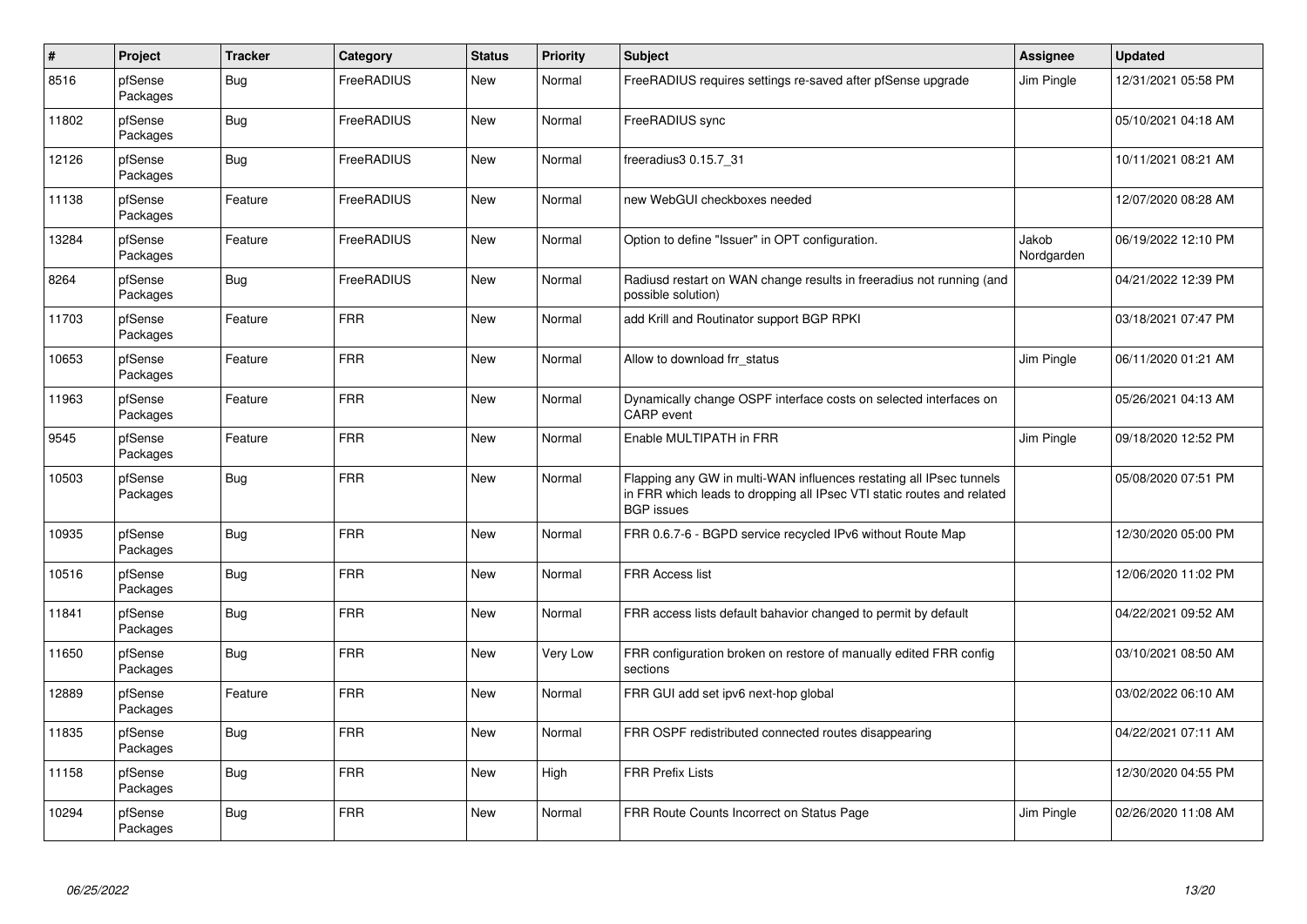| #     | Project             | <b>Tracker</b> | Category                  | <b>Status</b> | <b>Priority</b> | <b>Subject</b>                                                                              | <b>Assignee</b> | <b>Updated</b>      |
|-------|---------------------|----------------|---------------------------|---------------|-----------------|---------------------------------------------------------------------------------------------|-----------------|---------------------|
| 9141  | pfSense<br>Packages | Feature        | <b>FRR</b>                | New           | Very Low        | FRR xmlrpc                                                                                  | Jim Pingle      | 11/26/2018 07:49 AM |
| 12751 | pfSense<br>Packages | <b>Bug</b>     | <b>FRR</b>                | New           | Normal          | Improve FRR route restoration after gateway events                                          |                 | 02/06/2022 11:07 PM |
| 11837 | pfSense<br>Packages | Feature        | <b>FRR</b>                | <b>New</b>    | Low             | Increase field length of FRR Networks in Access Lists and Prefix Lists                      |                 | 04/22/2021 07:10 AM |
| 12084 | pfSense<br>Packages | <b>Bug</b>     | <b>FRR</b>                | New           | Normal          | libfrr.so.0 error on SG-1100                                                                |                 | 06/26/2021 08:22 AM |
| 11823 | pfSense<br>Packages | Feature        | <b>FRR</b>                | <b>New</b>    | Normal          | Route handling enhancements                                                                 |                 | 04/19/2021 06:23 PM |
| 10358 | pfSense<br>Packages | Feature        | <b>FRR</b>                | New           | Very Low        | <b>Stage FRR Configuration Changes</b>                                                      |                 | 03/19/2020 06:48 AM |
| 8192  | pfSense             | Bug            | Gateway Monitoring        | <b>New</b>    | Low             | dpinger - Change in ISP link-local IPv6 address drops connectivity                          | Luiz Souza      | 11/05/2020 07:31 AM |
| 13242 | pfSense             | Feature        | <b>Gateway Monitoring</b> | New           | Normal          | Enhancements to static route creation/deletion for dpinger monitor IPs                      |                 | 06/03/2022 11:20 AM |
| 7671  | pfSense             | Feature        | Gateway Monitoring        | New           | Normal          | Gateway Monitoring Via Custom Script or Telnet.                                             |                 | 09/18/2020 02:59 PM |
| 3859  | pfSense             | Feature        | Gateway Monitoring        | New           | Low             | Make it possible to set the source IP address for gateway monitoring                        |                 | 11/06/2016 10:12 PM |
| 13076 | pfSense             | <b>Bug</b>     | Gateway Monitoring        | New           | Normal          | Marking a gateway as down does not affect IPsec entries using<br>gateway groups             |                 | 06/03/2022 10:32 AM |
| 12811 | pfSense             | Bug            | Gateway Monitoring        | New           | Normal          | Services are not restarted when PPP interfaces connect                                      | Jim Pingle      | 05/31/2022 05:34 PM |
| 12077 | pfSense             | Feature        | Gateways                  | New           | Normal          | Allow stick-connections per gateway group                                                   |                 | 06/24/2021 08:45 AM |
| 12632 | pfSense             | <b>Bug</b>     | Gateways                  | New           | High            | Assigning a /30 WAN IP address at the console does not save the<br>gateway correctly        |                 | 05/17/2022 02:28 PM |
| 13294 | pfSense             | Feature        | Gateways                  | New           | Low             | Change gateway name                                                                         |                 | 06/22/2022 06:07 PM |
| 12942 | pfSense             | Bug            | Gateways                  | New           | Normal          | Code to kill states for old gateway when reconnecting an interface is<br>incorrect          | Jim Pingle      | 03/22/2022 01:25 PM |
| 12857 | pfSense             | <b>Bug</b>     | Gateways                  | New           | Normal          | Firewall gateway goes away when making changes to Bridge0 device                            |                 | 02/27/2022 11:20 AM |
| 8743  | pfSense             | Todo           | Gateways                  | New           | Low             | Gateway Groups page should list gateways in tier order                                      |                 | 08/14/2019 12:16 PM |
| 8343  | pfSense             | <b>Bug</b>     | Gateways                  | New           | Normal          | Gateway Routes (Default Routes) not removed in Kernel when<br>removed from GUI              |                 | 05/14/2020 01:22 AM |
| 9650  | pfSense             | <b>Bug</b>     | Gateways                  | New           | Normal          | IPv6 connection drops (ir-)regular on Kabelvodafone (German cable<br>$ISP)$                 |                 | 07/27/2019 07:14 AM |
| 8846  | pfSense             | Bug            | Gateways                  | New           | Low             | Misleading gateway error message adding/editing static routes using<br>a disabled interface |                 | 08/21/2019 11:29 AM |
| 11213 | pfSense             | Feature        | Gateways                  | New           | Low             | Option to mark gateway as down directly from Table                                          |                 | 01/03/2021 07:09 AM |
| 10875 | pfSense             | <b>Bug</b>     | Gateways                  | New           | Normal          | PPP periodic reset does not fully restore gateway group round-robin<br>functionality        | Luiz Souza      | 11/05/2020 07:44 AM |
| 12764 | pfSense             | Bug            | Gateways                  | New           | Normal          | VTI gateway status is pending after assigning the VTI interface                             |                 | 02/07/2022 05:41 AM |
| 12570 | pfSense Docs        | Correction     | General                   | New           | Normal          | Active appliance list missing 6100                                                          |                 | 12/06/2021 11:41 AM |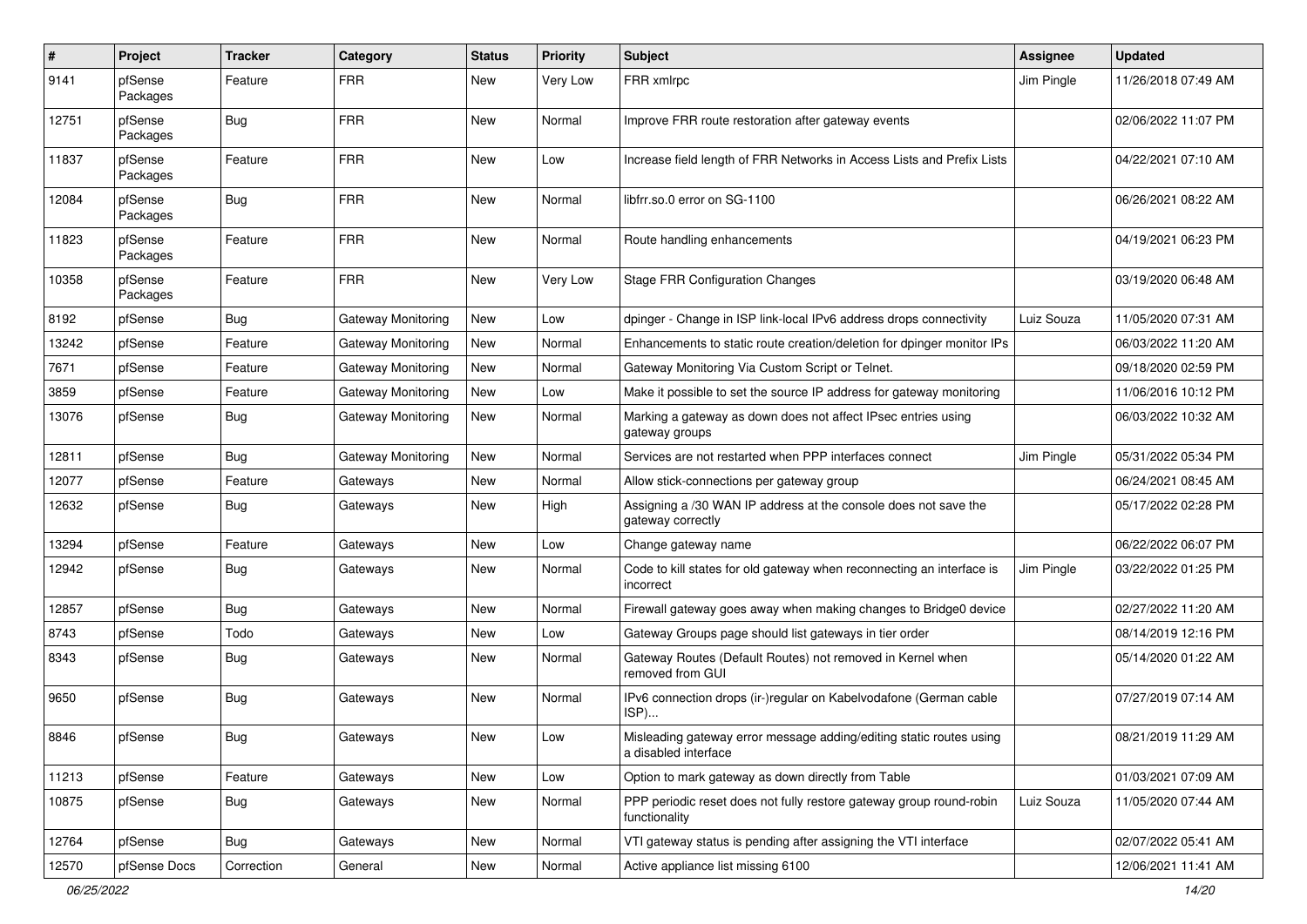| $\pmb{\#}$ | Project             | <b>Tracker</b>     | Category | <b>Status</b> | Priority | <b>Subject</b>                                                                                             | Assignee   | <b>Updated</b>      |
|------------|---------------------|--------------------|----------|---------------|----------|------------------------------------------------------------------------------------------------------------|------------|---------------------|
| 12805      | pfSense Docs        | <b>New Content</b> | General  | <b>New</b>    | Very Low | Add documentation about what triggers a notfication                                                        |            | 02/15/2022 05:10 PM |
| 12214      | pfSense Docs        | Todo               | General  | <b>New</b>    | Low      | Connect to WebGui.                                                                                         |            | 08/05/2021 04:39 AM |
| 12804      | pfSense Docs        | <b>New Content</b> | General  | <b>New</b>    | Very Low | <b>Create Slack documentation</b>                                                                          |            | 02/15/2022 04:59 PM |
| 10821      | pfSense Docs        | Correction         | General  | <b>New</b>    | Normal   | Use neutral language alternatives                                                                          | Jim Pingle | 09/23/2020 10:43 AM |
| 8213       | pfSense<br>Packages | <b>Bug</b>         | haproxy  | New           | Normal   | acl src file not populated from alias                                                                      |            | 12/21/2017 02:02 PM |
| 12465      | pfSense<br>Packages | Feature            | haproxy  | <b>New</b>    | Normal   | Add forwardfor advanced usecases                                                                           |            | 10/16/2021 07:35 PM |
| 7686       | pfSense<br>Packages | Feature            | haproxy  | <b>New</b>    | Normal   | Add option in HAProxy to configure SSL defaults based on the Mozilla<br><b>SSL Configuration Generator</b> |            | 08/16/2019 01:09 PM |
| 8232       | pfSense<br>Packages | Feature            | haproxy  | <b>New</b>    | Normal   | different ssl options based on the sni name                                                                |            | 01/30/2019 10:36 AM |
| 6861       | pfSense<br>Packages | Bug                | haproxy  | <b>New</b>    | Normal   | Ha-Proxy duplicated backend used in place of original backend                                              |            | 02/18/2019 05:30 PM |
| 12427      | pfSense<br>Packages | Todo               | haproxy  | <b>New</b>    | Normal   | ha-proxy: action order in the GUI is not keeped in the resulting<br>ha-proxy configuration                 |            | 10/06/2021 07:02 AM |
| 11036      | pfSense<br>Packages | Bug                | haproxy  | <b>New</b>    | Normal   | <b>HAproxy ACL</b>                                                                                         |            | 02/11/2022 11:27 AM |
| 8982       | pfSense<br>Packages | Feature            | haproxy  | New           | Normal   | HAproxy ACL support for map in configuration UI                                                            |            | 06/25/2019 01:49 AM |
| 11000      | pfSense<br>Packages | Bug                | haproxy  | <b>New</b>    | Very Low | haproxy deprecated trick suggested                                                                         |            | 12/23/2020 02:55 PM |
| 9500       | pfSense<br>Packages | <b>Bug</b>         | haproxy  | New           | Normal   | HAproxy does not delete non-applicable action config                                                       |            | 01/18/2022 06:28 AM |
| 9261       | pfSense<br>Packages | <b>Bug</b>         | haproxy  | New           | Normal   | haproxy GUI failure                                                                                        |            | 01/08/2019 12:41 PM |
| 9247       | pfSense<br>Packages | <b>Bug</b>         | haproxy  | <b>New</b>    | Low      | HAProxy multiple server selection on stats pages doesn't work                                              |            | 01/02/2019 04:44 PM |
| 7462       | pfSense<br>Packages | <b>Bug</b>         | haproxy  | <b>New</b>    | Normal   | HAproxy not rebinding properly after WAN DHCP IP change                                                    |            | 01/11/2018 09:15 AM |
| 8902       | pfSense<br>Packages | <b>Bug</b>         | haproxy  | <b>New</b>    | Normal   | HAproxy package not use custom DNS for lookup on apply new config                                          |            | 09/16/2018 08:16 AM |
| 8869       | pfSense<br>Packages | Feature            | haproxy  | <b>New</b>    | Normal   | HAproxy should use RFC 7919 DH parameter files                                                             |            | 10/17/2018 10:46 AM |
| 9077       | pfSense<br>Packages | Feature            | haproxy  | <b>New</b>    | Normal   | haproxy UI: Add seperator lines                                                                            |            | 10/29/2018 06:06 AM |
| 6784       | pfSense<br>Packages | Bug                | haproxy  | <b>New</b>    | Normal   | HAProxy version .48 will not use URL Table Alias for front end listener                                    |            | 02/18/2019 05:32 PM |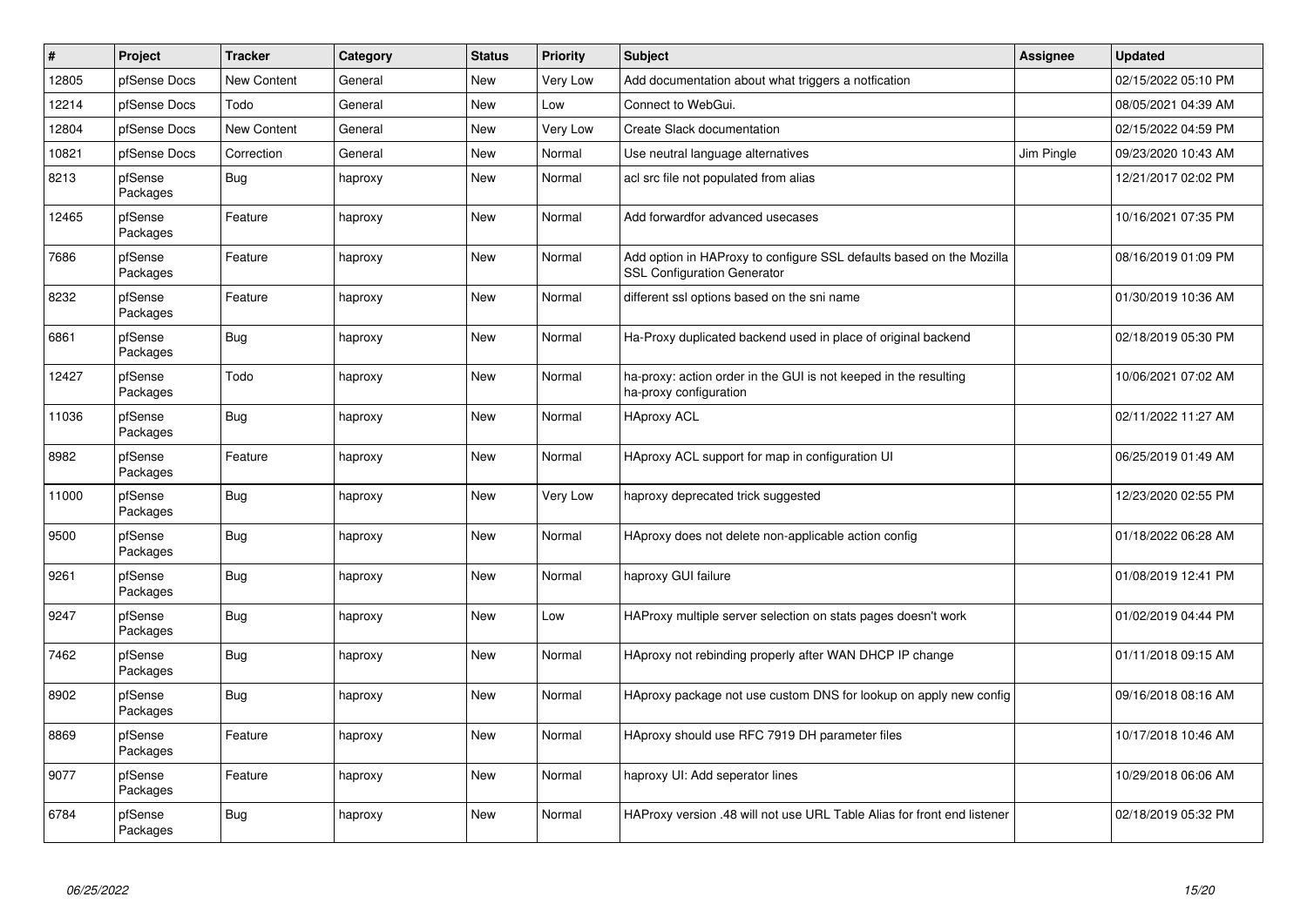| #     | Project             | <b>Tracker</b>   | Category           | <b>Status</b> | <b>Priority</b> | Subject                                                                                            | <b>Assignee</b> | <b>Updated</b>      |
|-------|---------------------|------------------|--------------------|---------------|-----------------|----------------------------------------------------------------------------------------------------|-----------------|---------------------|
| 8121  | pfSense<br>Packages | Feature          | haproxy            | New           | Normal          | haproxy, allow to generate backends even they don't seem to be used                                |                 | 11/23/2017 04:04 AM |
| 8438  | pfSense<br>Packages | <b>Bug</b>       | haproxy            | New           | High            | haproxy: can't use ACL for cert with http-response actions                                         |                 | 05/24/2018 01:12 PM |
| 9648  | pfSense<br>Packages | Feature          | haproxy            | <b>New</b>    | Very Low        | Multiple node Sync HAProxy configuration to backup CARP members<br>via XMLRPC.                     |                 | 07/25/2019 10:04 AM |
| 9599  | pfSense<br>Packages | Feature          | haproxy            | New           | Normal          | Support for "peers" in HAproxy                                                                     |                 | 06/25/2019 01:47 AM |
| 12237 | pfSense Docs        | Todo             | Hardware           | New           | Normal          | Feedback on Hardware - Hardware Tuning and Troubleshooting                                         |                 | 08/10/2021 03:13 AM |
| 12659 | pfSense Docs        | Todo             | Hardware           | New           | Normal          | Feedback on Hardware - Hardware Tuning and Troubleshooting -<br>Flow Control for ix                |                 | 01/16/2022 10:22 AM |
| 12597 | pfSense Docs        | New Content      | Hardware           | New           | Normal          | How to reset IPMI settings and password for Netgate appliances                                     |                 | 05/07/2022 12:33 PM |
| 12461 | pfSense Docs        | Todo             | Hardware           | New           | Normal          | Improve macOS Serial Command Instructions                                                          |                 | 10/15/2021 03:47 PM |
| 12861 | pfSense Docs        | Correction       | Hardware           | New           | Normal          | pfSense hardware tuning guide references obsolete interface loader<br>variable & buffer limits     |                 | 02/23/2022 05:31 PM |
| 12832 | pfSense Plus        | Feature          | Hardware / Drivers | New           | Very Low        | 6100 configurable Blinking Blue LED                                                                |                 | 02/22/2022 07:30 AM |
| 12300 | pfSense             | Feature          | Hardware / Drivers | New           | Normal          | Add Aquantia Atlantic driver to pfsense                                                            |                 | 09/14/2021 06:49 AM |
| 7720  | pfSense             | Feature          | Hardware / Drivers | New           | Normal          | Add general watchdog kernel modules (like ichwd) and watchdogd<br>support in the GUI.              |                 | 08/19/2019 01:20 PM |
| 9800  | pfSense             | Feature          | Hardware / Drivers | New           | Normal          | Add toggle for net.isr.dispatch=deferred in GUI                                                    |                 | 09/29/2019 06:18 AM |
| 11732 | pfSense Plus        | Feature          | Hardware / Drivers | New           | Normal          | Add VXLAN Support to pfSense Plus                                                                  |                 | 03/15/2022 02:35 AM |
| 11438 | pfSense             | Feature          | Hardware / Drivers | New           | Low             | Allow multiple cryptographic accelerator modules to be loaded at the<br>same time                  |                 | 02/18/2021 12:40 PM |
| 8324  | pfSense             | <b>Bug</b>       | Hardware / Drivers | New           | Normal          | bxe cards require promisc for OSPF                                                                 | Luiz Souza      | 05/25/2020 03:19 PM |
| 12534 | pfSense Plus        | Feature          | Hardware / Drivers | New           | Normal          | Generate a ISO Image for Remote Restore of pfSense Plus on the<br>XG-1537 and 1541 units with IPMI |                 | 05/30/2022 10:28 AM |
| 8309  | pfSense             | Feature          | Hardware / Drivers | New           | Normal          | Include apuled driver to add support for LEDs on PC Engines APU<br>boards                          | Darryn Storm    | 08/20/2019 08:47 AM |
| 12607 | pfSense Plus        | Bug              | Hardware / Drivers | New           | High            | Instability with Snort Inline with AWS Instances                                                   |                 | 01/10/2022 09:03 PM |
| 10805 | pfSense             | Feature          | Hardware / Drivers | New           | Normal          | Intel QAT (QuickAssist) encryption support for PfSense                                             |                 | 07/31/2020 03:13 PM |
| 13003 | pfSense             | <b>Bug</b>       | Hardware / Drivers | New           | Normal          | Malicious Driver Detection event on ixl driver                                                     |                 | 06/23/2022 01:31 AM |
| 11731 | pfSense             | Bug              | Hardware / Drivers | New           | Normal          | Missing support for Realtek USB NICs                                                               |                 | 03/30/2021 04:32 AM |
| 11876 | pfSense             | Feature          | Hardware / Drivers | New           | Normal          | OpenSSL does not use QAT acceleration on pfSense Plus<br>21.02-RELEASE-p1 or 21.05-DEVELOPMENT     |                 | 05/03/2021 08:02 AM |
| 11770 | pfSense Plus        | <b>Bug</b>       | Hardware / Drivers | New           | Normal          | Pantech UML295 USB Modem No Longer Functional                                                      |                 | 04/01/2021 11:28 AM |
| 7212  | pfSense             | Feature          | Hardware / Drivers | New           | Normal          | Provide Driver for SG-1000 Crypto Accelerator                                                      | Luiz Souza      | 08/20/2019 08:46 AM |
| 13206 | pfSense Plus        | <sub>I</sub> Bug | Hardware / Drivers | New           | Normal          | SG-3100 LED GPIO hangs                                                                             |                 | 06/11/2022 07:01 PM |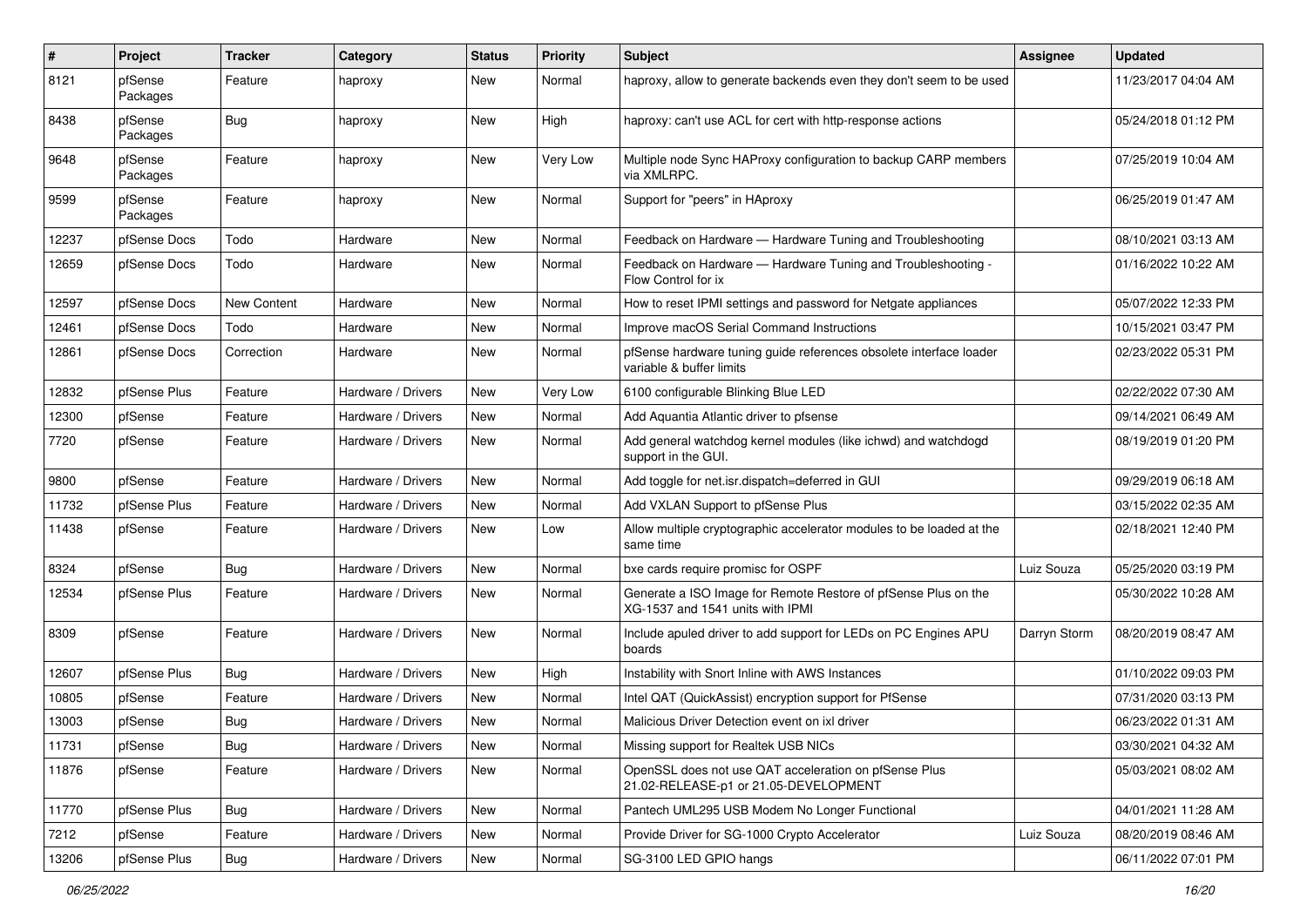| #     | Project      | <b>Tracker</b> | Category                   | <b>Status</b> | <b>Priority</b> | Subject                                                                                                                 | Assignee      | <b>Updated</b>      |
|-------|--------------|----------------|----------------------------|---------------|-----------------|-------------------------------------------------------------------------------------------------------------------------|---------------|---------------------|
| 10584 | pfSense      | Bug            | Hardware / Drivers         | New           | Normal          | SG-3100 with M.2: shutdown instead of reboot                                                                            |               | 07/21/2020 03:08 AM |
| 6574  | pfSense      | Feature        | Hardware / Drivers         | New           | Normal          | Support USB RNDIS network interfaces                                                                                    |               | 08/20/2019 08:46 AM |
| 8474  | pfSense      | Feature        | <b>High Availability</b>   | New           | Low             | Easier Conversion to HA Pair from Existing Non-HA Firewall                                                              |               | 04/19/2018 11:52 PM |
| 12411 | pfSense Docs | Todo           | <b>High Availability</b>   | New           | Normal          | Feedback on High Availability - pfSense XML-RPC Config Sync<br>Overview                                                 |               | 09/29/2021 10:39 AM |
| 11714 | pfSense Docs | New Content    | <b>High Availability</b>   | New           | Normal          | Feedback on Troubleshooting - Troubleshooting High Availability<br><b>DHCP Failover</b>                                 |               | 03/21/2021 05:58 PM |
| 11739 | pfSense Docs | New Content    | <b>High Availability</b>   | New           | Normal          | Manual Outbound NAT rules in HA setup                                                                                   |               | 07/09/2021 08:26 AM |
| 10732 | pfSense      | Feature        | <b>High Availability</b>   | New           | Very Low        | Warning banner for secondary HA node                                                                                    |               | 12/23/2021 03:34 AM |
| 3862  | pfSense      | Feature        | <b>IGMP Proxy</b>          | New           | Normal          | Allow configuration of IGMP proxy's 'quickleave' parameter from the<br>web interface                                    |               | 04/05/2016 03:24 AM |
| 10150 | pfSense      | Bug            | <b>IGMP Proxy</b>          | New           | Normal          | IGMP Proxy does not scale to hundreds of streams                                                                        |               | 01/03/2020 02:56 AM |
| 13276 | pfSense      | Bug            | <b>IGMP Proxy</b>          | New           | Normal          | IGMP Proxy Error Message for Logging Links to System Log Instead<br>of Routing Log                                      |               | 06/16/2022 07:48 PM |
| 13277 | pfSense      | <b>Bug</b>     | <b>IGMP Proxy</b>          | New           | Normal          | IGMP Proxy webConfigurator Page Always Produces Error                                                                   |               | 06/16/2022 07:50 PM |
| 3382  | pfSense      | <b>Bug</b>     | <b>IGMP Proxy</b>          | <b>New</b>    | Normal          | IGMPPROXY fails with more than 32 interfaces                                                                            |               | 07/12/2016 11:01 PM |
| 9338  | pfSense      | Bug            | <b>IGMP Proxy</b>          | New           | Normal          | igmpproxy ignoring downstream vlan interface                                                                            |               | 02/22/2019 03:48 AM |
| 8711  | pfSense      | <b>Bug</b>     | <b>IGMP Proxy</b>          | New           | Normal          | igmpproxy with PPPoE Interfaces                                                                                         |               | 07/28/2018 09:21 AM |
| 12079 | pfSense      | <b>Bug</b>     | <b>IGMP Proxy</b>          | New           | Normal          | IGMPProxy: kernel panic, Sleeping thread owns a non-sleepable lock                                                      | Mateusz Guzik | 05/10/2022 03:14 PM |
| 11954 | pfSense      | Feature        | <b>IGMP Proxy</b>          | New           | Normal          | <b>Multicast limits</b>                                                                                                 |               | 05/25/2021 12:36 AM |
| 11953 | pfSense      | Bug            | <b>IGMP Proxy</b>          | New           | Normal          | XG-1541 crashes when igmpproxy is enabled and network interfaces<br>status change                                       |               | 05/24/2021 04:55 PM |
| 13108 | pfSense Docs | Todo           | Installation /<br>Upgrades | New           | Normal          | ZFS filesystem implications                                                                                             | Jim Pingle    | 04/27/2022 03:18 PM |
| 6457  | pfSense      | Feature        | Installer                  | New           | Normal          | Allow ability to configure AWS EC2 AMI via userdata                                                                     |               | 09/21/2020 02:54 PM |
| 11363 | pfSense      | <b>Bug</b>     | Installer                  | New           | Normal          | Clean Install 2.5.0 fails due to hardware incompability                                                                 |               | 02/04/2021 11:06 AM |
| 8401  | pfSense      | <b>Bug</b>     | Installer                  | New           | Normal          | Issues related to keys representing alphabetic characters specific to<br>Scandinavian languages and to some other keys. |               | 03/30/2018 11:06 AM |
| 10690 | pfSense      | <b>Bug</b>     | Installer                  | New           | Low             | Not possible to make UFS install on ZFS formatted drive                                                                 |               | 04/21/2022 12:39 PM |
| 12813 | pfSense      | Feature        | Installer                  | New           | Low             | Recover extra data in the installer                                                                                     |               | 02/17/2022 07:52 AM |
| 12974 | pfSense Plus | <b>Bug</b>     | Installer                  | New           | Normal          | Typing anything into 1100/2100 recovery installer causes process to<br>stop                                             |               | 06/05/2022 04:10 PM |
| 12960 | pfSense      | <b>Bug</b>     | Installer                  | New           | Normal          | VGA installer image defaults to serial console, serial console is default<br>in GUI settings                            |               | 05/10/2022 03:19 PM |
| 7541  | pfSense      | Feature        | Installer                  | New           | Normal          | ZFS Install, add hot spare option                                                                                       |               | 08/14/2019 09:32 AM |
| 12367 | pfSense      | Todo           | Installer                  | New           | Normal          | ZFS: Do not show memstick disk on target list                                                                           |               | 09/13/2021 07:37 AM |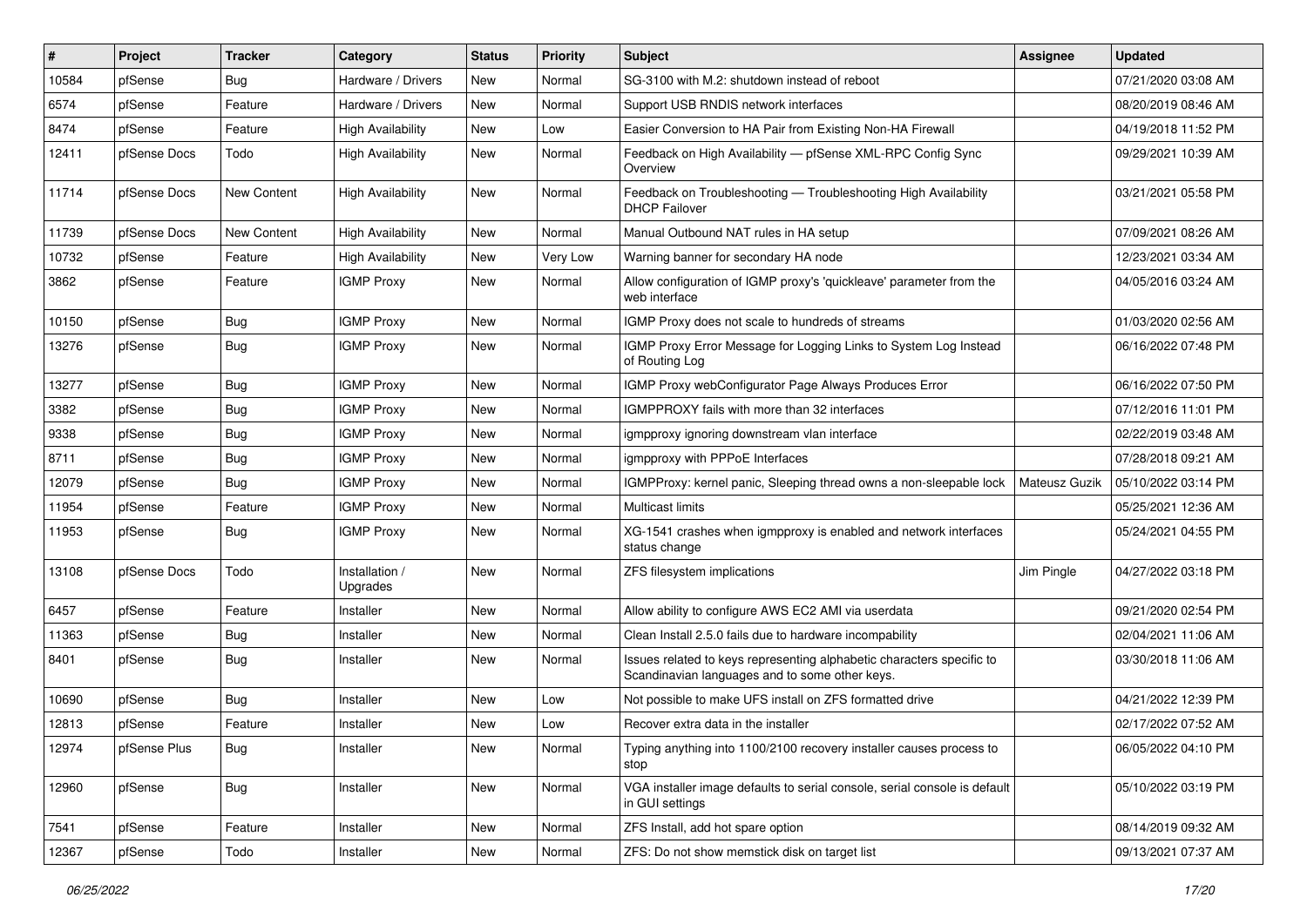| $\sharp$ | Project      | <b>Tracker</b> | Category   | <b>Status</b> | <b>Priority</b> | Subject                                                                                                                          | <b>Assignee</b> | <b>Updated</b>      |
|----------|--------------|----------------|------------|---------------|-----------------|----------------------------------------------------------------------------------------------------------------------------------|-----------------|---------------------|
| 7730     | pfSense      | Bug            | Interfaces | New           | High            | 2.3.4 1 greX: loop detected when hit save on filter rules or interfaces                                                          |                 | 07/27/2017 08:16 AM |
| 9585     | pfSense      | <b>Bug</b>     | Interfaces | New           | Normal          | 6RD: Unable to reach hosts on within same 6rd-domain                                                                             |                 | 08/14/2019 02:39 PM |
| 5474     | pfSense      | Feature        | Interfaces | New           | Normal          | Add 802.1x configuration to wired interfaces.                                                                                    |                 | 03/16/2016 04:32 PM |
| 6038     | pfSense      | Feature        | Interfaces | New           | Normal          | Add ability to configure which interface is chosen for defining<br>hostname IP in /etc/hosts                                     |                 | 07/07/2017 09:56 AM |
| 7626     | pfSense      | Feature        | Interfaces | New           | Normal          | Add IPoE support for WAN                                                                                                         |                 | 01/01/2022 12:31 AM |
| 11056    | pfSense      | Feature        | Interfaces | New           | Normal          | Add option to disable flow-control on interfaces in GUI                                                                          |                 | 11/11/2020 04:41 PM |
| 10223    | pfSense      | Feature        | Interfaces | New           | Normal          | Add the ability to create additional loopback interfaces                                                                         |                 | 12/15/2020 04:35 PM |
| 6796     | pfSense      | Feature        | Interfaces | New           | Normal          | Allow hostnames as GRE and GIF endpoints                                                                                         |                 | 08/13/2019 02:35 PM |
| 10890    | pfSense      | Feature        | Interfaces | New           | Normal          | Allow multiple assigned interfaces to track status of a single switch<br>port                                                    |                 | 09/14/2020 07:20 AM |
| 12504    | pfSense      | Bug            | Interfaces | New           | Normal          | BCM57412 NetXtreme-E 10Gb RDMA Ethernet controller issue                                                                         |                 | 11/05/2021 04:51 AM |
| 11139    | pfSense      | Documentation  | Interfaces | New           | Normal          | <b>Bridges and VLANs</b>                                                                                                         |                 | 12/07/2020 12:32 PM |
| 13225    | pfSense      | <b>Bug</b>     | Interfaces | New           | Normal          | Bridges with QinQ interfaces not properly set up at boot                                                                         | Viktor Gurov    | 05/27/2022 08:19 AM |
| 11169    | pfSense      | Feature        | Interfaces | New           | Very Low        | Changing interface index order                                                                                                   |                 | 12/17/2020 05:44 AM |
| 12183    | pfSense      | Regression     | Interfaces | New           | Low             | Changing MAC address for PPP parent interface stopped working                                                                    |                 | 04/20/2022 04:16 PM |
| 12539    | pfSense      | <b>Bug</b>     | Interfaces | New           | Low             | Changing VLAN ID for LAN interface in assignments silently fails.                                                                |                 | 11/23/2021 04:12 AM |
| 6845     | pfSense      | Feature        | Interfaces | New           | Normal          | DHCP / DHCPv6 WAN client status page                                                                                             |                 | 08/19/2019 12:37 PM |
| 8526     | pfSense      | Bug            | Interfaces | New           | Normal          | DHCP client ignores server replies when 802.1q tagging is used                                                                   |                 | 08/14/2019 10:52 AM |
| 13279    | pfSense      | <b>Bug</b>     | Interfaces | New           | Normal          | DHCP config override affects Gateway installation.                                                                               |                 | 06/17/2022 07:25 AM |
| 8173     | pfSense      | Feature        | Interfaces | New           | Normal          | dhcp6c - RAW Options                                                                                                             |                 | 05/29/2022 05:34 PM |
| 8435     | pfSense      | <b>Bug</b>     | Interfaces | New           | Normal          | DHCPv6 unusable in certain circumstances (US AT&T Fiber, etc.)                                                                   |                 | 08/14/2019 10:52 AM |
| 8050     | pfSense      | <b>Bug</b>     | Interfaces | <b>New</b>    | High            | Enabling bridge while interfaces have link freezes console                                                                       |                 | 11/03/2017 04:38 PM |
| 9690     | pfSense      | <b>Bug</b>     | Interfaces | New           | Normal          | Ethernet flow control should be disabled by default                                                                              |                 | 08/19/2019 06:45 PM |
| 9241     | pfSense      | <b>Bug</b>     | Interfaces | New           | Normal          | Ethernet link cycles up/down if "auto-negotiate" is explicitly selected in<br>interface configuration                            |                 | 12/31/2018 08:36 PM |
| 9454     | pfSense Docs | Correction     | Interfaces | New           | Low             | Feedback on IDS / IPS - Snort Suppression Lists                                                                                  | Jim Pingle      | 09/23/2020 02:44 PM |
| 11872    | pfSense      | <b>Bug</b>     | Interfaces | New           | Normal          | gif interfaces reporting incorrect traffic counters                                                                              |                 | 12/30/2021 04:00 AM |
| 11243    | pfSense      | Feature        | Interfaces | New           | Normal          | individual pfctl snort2c tables per interface only blocking IPs for<br>specific interface when a rule triggers in snort/suricata |                 | 01/14/2021 03:02 PM |
| 11091    | pfSense      | <b>Bug</b>     | Interfaces | New           | Normal          | Interfaces set as disabled in the configuration have an UP status in<br>the operating system at boot                             | Viktor Gurov    | 05/10/2022 03:12 PM |
| 8815     | pfSense      | Bug            | Interfaces | New           | Normal          | IP addresses are removed from interfaces when link is lost and either<br>IPv4 or IPv6 is dynamic                                 | Luiz Souza      | 07/21/2021 07:49 AM |
| 12746    | pfSense      | Feature        | Interfaces | New           | High            | IPoE feature for WAN interface                                                                                                   |                 | 02/01/2022 01:42 AM |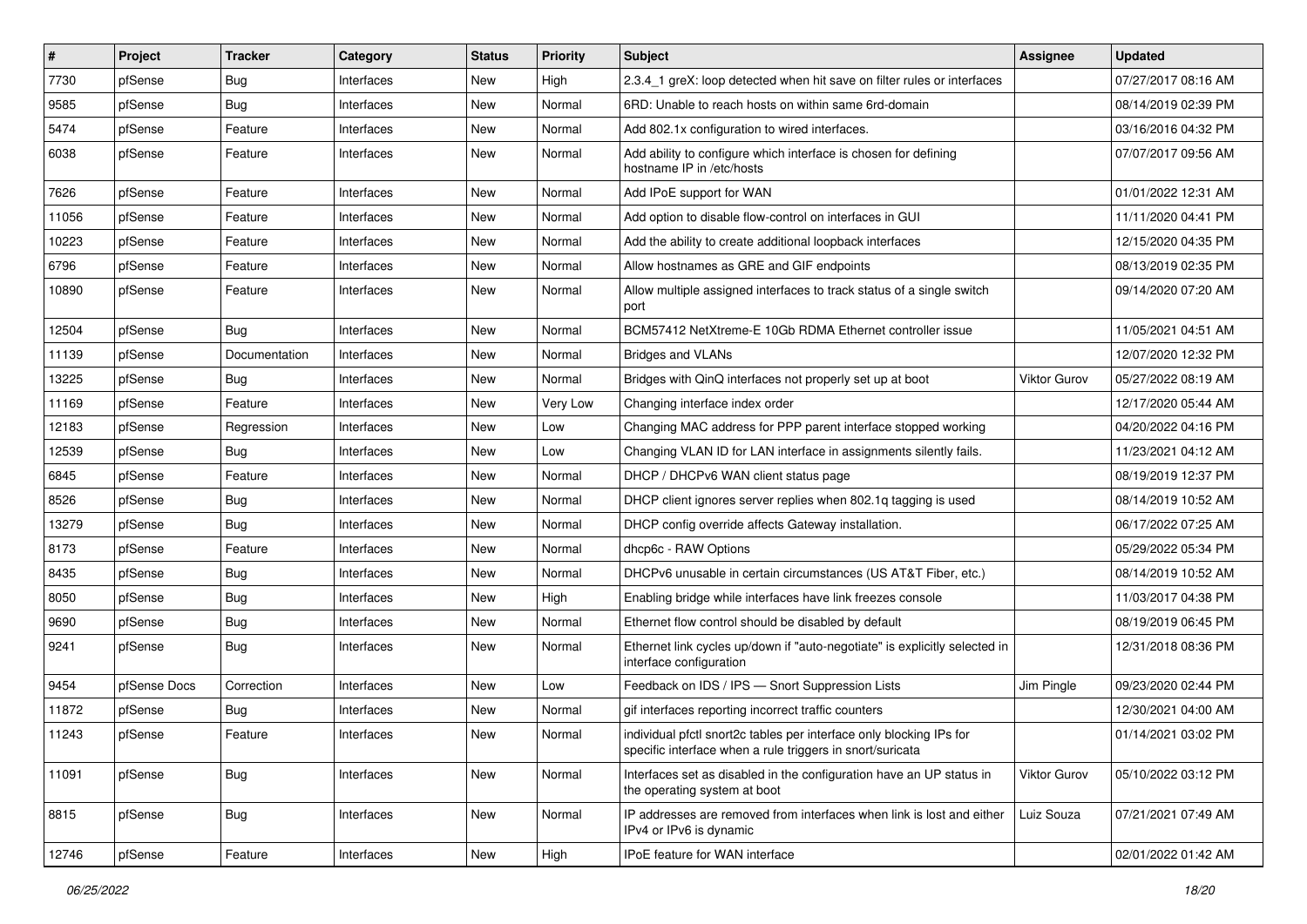| #     | Project             | <b>Tracker</b> | Category     | <b>Status</b> | <b>Priority</b> | Subject                                                                                                                                                                                         | <b>Assignee</b> | <b>Updated</b>      |
|-------|---------------------|----------------|--------------|---------------|-----------------|-------------------------------------------------------------------------------------------------------------------------------------------------------------------------------------------------|-----------------|---------------------|
| 6289  | pfSense             | Bug            | Interfaces   | New           | Normal          | IPv6 address not given to track6 interfaces on create                                                                                                                                           |                 | 12/30/2021 04:17 AM |
| 9837  | pfSense             | <b>Bug</b>     | Interfaces   | New           | Very Low        | ipv6 is not completely disabled on the interfaces                                                                                                                                               |                 | 10/24/2019 01:16 AM |
| 8158  | pfSense             | Bug            | Interfaces   | New           | High            | IPv6 Track Interface issue with more than one WAN-Gateway and a<br>number of internal interfaces at least track interface from one<br>interface does not work on regular base                   |                 | 12/03/2017 09:00 AM |
| 7040  | pfSense             | Bug            | Interfaces   | New           | Normal          | Issue when disabling an interface                                                                                                                                                               |                 | 12/26/2016 02:56 AM |
| 11412 | pfSense             | <b>Bug</b>     | Interfaces   | New           | Normal          | LLDPD Package Doesn't Work with Switchports                                                                                                                                                     |                 | 02/12/2021 08:12 PM |
| 9464  | pfSense             | Feature        | Interfaces   | New           | Normal          | Marvell 6000 -- netgate hardware (e.g.: XG-7100, XG-3100) internal<br>switch LACP support                                                                                                       |                 | 04/08/2019 07:58 AM |
| 8113  | pfSense             | Bug            | Interfaces   | New           | Normal          | MTU setting on bridge, openypn clients ignored                                                                                                                                                  |                 | 12/31/2021 05:55 PM |
| 11657 | pfSense             | Bug            | Interfaces   | New           | Normal          | netmap_ring_reinit error                                                                                                                                                                        |                 | 03/18/2021 10:32 PM |
| 6823  | pfSense             | <b>Bug</b>     | Interfaces   | New           | Normal          | No connectivity after changing link state to UP                                                                                                                                                 |                 | 04/21/2022 12:39 PM |
| 11641 | pfSense             | <b>Bug</b>     | Interfaces   | New           | Normal          | On xn based interfaces without the VLANMTU flag the first VLAN tag<br>defined does not follow the parent interface MTU settings. All<br>subsequent VLAN tags follow the parent interface's MTU. |                 | 03/09/2021 06:42 PM |
| 8520  | pfSense             | Feature        | Interfaces   | New           | Normal          | Option to auto-renew DHCP on interface with an offline gateway or<br>marked as down                                                                                                             |                 | 07/20/2021 11:00 AM |
| 7430  | pfSense             | <b>Bug</b>     | Interfaces   | New           | Normal          | pfsense-utils.inc - where_is_ipaddr_configured() should account for<br>loopback interface                                                                                                       |                 | 08/13/2019 03:48 PM |
| 11430 | pfSense             | Bug            | Interfaces   | New           | Normal          | PHP console spam after Assigning Interfaces                                                                                                                                                     |                 | 10/09/2021 10:37 AM |
| 10204 | pfSense             | Feature        | Interfaces   | New           | Low             | Possible clarification of Track IPv6 Interface Subnet ID                                                                                                                                        |                 | 01/23/2020 01:04 PM |
| 8770  | pfSense             | <b>Bug</b>     | Interfaces   | New           | Normal          | QinQ interfaces always show as active                                                                                                                                                           |                 | 02/01/2020 09:47 AM |
| 13228 | pfSense             | <b>Bug</b>     | Interfaces   | New           | Normal          | Recovering interface gateway may not be added back into gateway<br>groups and rules when expected                                                                                               | Jim Pingle      | 05/28/2022 01:14 PM |
| 12679 | pfSense             | Feature        | Interfaces   | <b>New</b>    | Normal          | Remind user to update DHCPv6 range when changing interface IPv6<br>prefix                                                                                                                       |                 | 01/12/2022 07:36 AM |
| 11870 | pfSense             | Regression     | Interfaces   | <b>New</b>    | Normal          | Setting MTU on VLAN does not set MTU on parent interface in 2.5.1                                                                                                                               |                 | 05/02/2021 05:48 AM |
| 11335 | pfSense             | Bug            | Interfaces   | New           | Normal          | Spoofing the MAC on a LAGG interface does not work for some NIC<br>types.                                                                                                                       |                 | 01/29/2021 09:10 AM |
| 2357  | pfSense             | Feature        | Interfaces   | <b>New</b>    | Low             | <b>Support Dual Stack Lite</b>                                                                                                                                                                  |                 | 05/13/2014 09:39 PM |
| 8089  | pfSense             | <b>Bug</b>     | Interfaces   | New           | High            | VLAN page breaks after config restore to new hardware.                                                                                                                                          |                 | 11/21/2017 01:38 PM |
| 6977  | pfSense             | <b>Bug</b>     | Interfaces   | New           | Normal          | VLAN traffic is erroneously counted as underlying iface (untagged)<br>traffic                                                                                                                   |                 | 08/13/2019 02:56 PM |
| 13246 | pfSense<br>Packages | Feature        | iperf        | New           | Normal          | iperf3 service controls do not work                                                                                                                                                             |                 | 06/05/2022 06:51 PM |
| 11418 | pfSense             | Bug            | <b>IPsec</b> | New           | Very Low        | 'NAT-T: Force' is broken for IPv6 IPsec                                                                                                                                                         |                 | 02/16/2021 08:25 AM |
| 7235  | pfSense             | Bug            | <b>IPsec</b> | New           | Normal          | 4860 has not got significant IPsec performance rising with enabled<br>HW acceleration                                                                                                           | Luiz Souza      | 12/18/2021 04:32 PM |